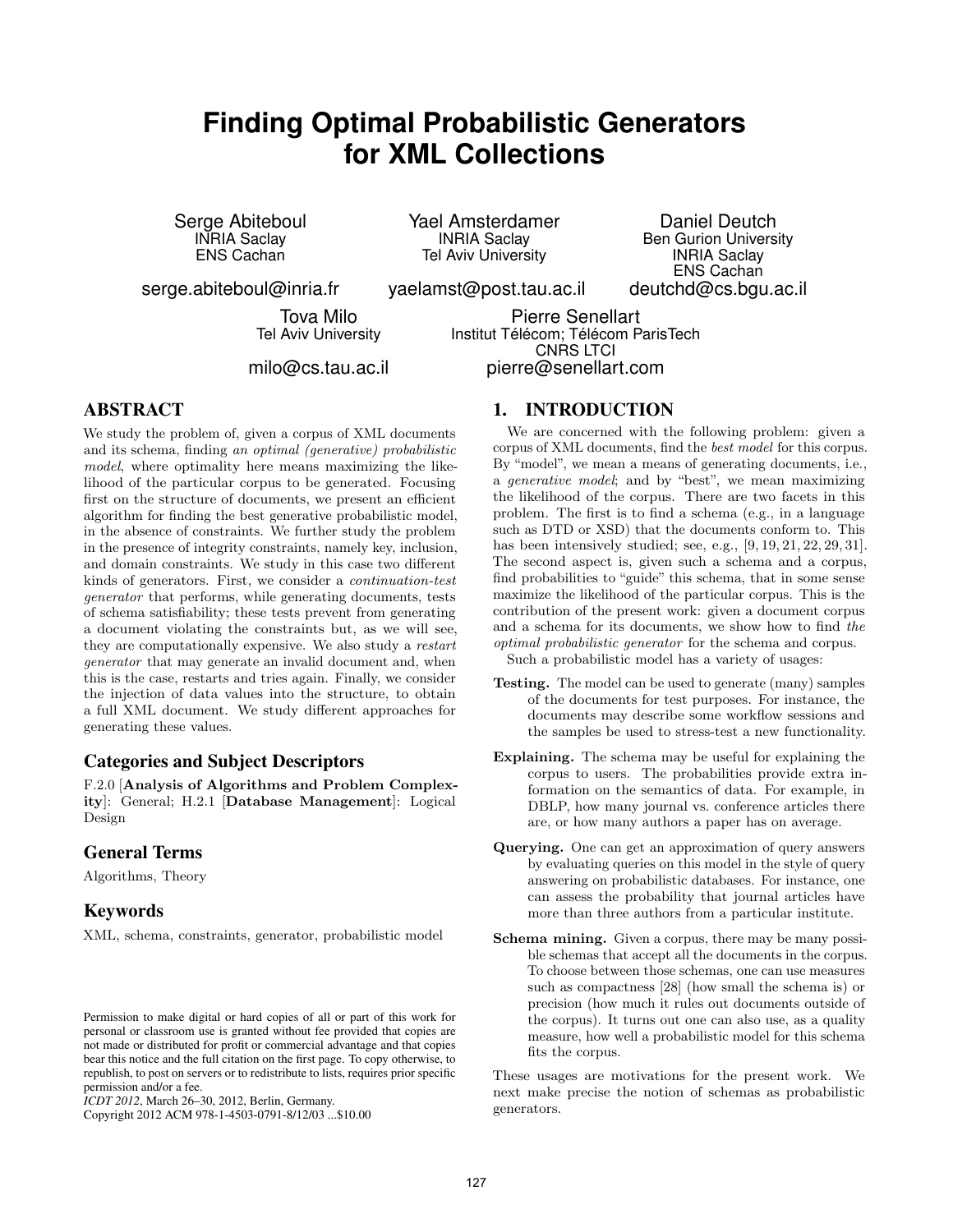*Schemas as probabilistic generators.* We use a very general notion of schema for XML, essentially based on automata specifying the labels of the children of nodes with a certain label. This classical notion suggests the following nondeterministic generator for the documents satisfying a particular schema. Start with a single node whose label is the root label. The children of a node with label a are generated using the automaton  $A_{a}$ : starting from the initial state of  $A_{a}$ the generator nondeterministically chooses an accepting run of the automaton generating some word  $a_1...a_n$  in  $L(A_a)$ (where \$ is a special terminating symbol). Accordingly, the node will have a sequence of n children labeled  $a_1...a_n$ .

To obtain a probabilistic generator, it suffices to associate probabilities with the transitions in the different automata. These are the probabilities of the transitions to be selected in the course of generation. The resulting generator provides skeletons of the document. To obtain full documents, one also needs to feed in data values (at the leaves). The entire generation process we describe may also be interpreted as tree rewriting specified as ActiveXML documents [1].

Such a schema together with the probabilities provides a probabilistic generator for documents. Our contribution consists in determining the "best" such generator for a given corpus of documents and a specific schema. More precisely, we need to determine the probabilities to attach to the automata transitions that make the corpus most likely given the generator. We will study the problem with and without semantic constraints on the documents, focusing first on the generation of document skeletons, and then on generating data values for the leaves.

*Assigning probabilities.* In the absence of constraints, we introduce a simple and elegant way of determining these probabilities, as follows. The documents of a particular corpus are type-checked (i.e., checked to be valid with respect to the schema). For each automaton, we count the number of times each transition is chosen. We prove that using the relative frequencies of the transitions yields probabilities that optimize the generation of the corpus, and moreover guarantee termination of the generation process.

However, real applications often involve (in addition to schemas) semantic constraints, which greatly complicate the issue. We study three main kinds of constraints considered in practice, namely (unary) key, inclusion, and domain constraints. The main difficulty is that, during generation, we may reach states where some of the transitions do not constitute real alternatives: following a particular transition, there is no chance of generating an instance obeying the constraints. This motivates our definition of two kinds of generators, restart generators and continuation-test generators, as follows.

*Restart generator.* A run of a restart generator is quite straightforward. Ignore the constraints and generate a skeleton. Check whether there exists a value assignment for this skeleton so that the resulting document satisfies the constraints. If this fails, restart. Unfortunately, we show that for some input instances, there is virtually no chance of generating a skeleton that can be turned into a document satisfying the constraints, rendering restart-generators a problematic solution in general although they may be very efficient in some cases.

*Continuation-test generator.* A run of a continuation-test generator is somewhat more complex. At every point of generation where there is more than one option, we invoke a continuation test to check which of the options are feasible, i.e., for which options there are continuations of the generation that lead to a document satisfying the constraints. Thus we never choose a transition that takes us to a dead end and document generation always succeeds. The price that we pay for this is performing the continuation test, which we show, following the work of [15] on schema satisfiability, to be NP-complete.

To compute the optimal continuation-test generator, we have to assume that choices are binary. (We will explain why.) Again, we type-check the documents of the corpus. We count the number of times each transition was chosen, but this time we only count a transition in cases where there was more than one option with continuation. We prove that this gives optimal probabilities. However, we also analyze the termination probability of such generators, and show that termination is not guaranteed even in very simple cases.

*Generating data values.* Finally, we consider the generation of data values to be injected at the leaves of the generated document skeletons, following given probabilistic distributions. We present a general algorithm for generating values that conform to the schema constraints. This algorithm is not, in our opinion, closing the problem. We see it as a basis for further research on value generation. We also note that additional information, such as the probabilities of using new or old data values in different leaves may improve the quality of value generation. For that, we consider two algorithms that generate old and new annotations for the document skeleton leaves: an *offline* algorithm that operates on a document skeleton (generated, e.g., by one of the generators suggested above), and an online algorithm that is embedded into the document skeleton generation process. We prove we can tune both algorithms with optimal probabilities, compare the alogrithms and show that, interestingly, there are examples where each type of algorithm achieves better quality w.r.t. different inputs.

The present work focuses on establishing formal foundations for probabilistic generators for XML. Implementations of the techniques presented here, as well as experimental studies, should follow. See future work in Section 8.

*Paper organization.* In Section 2, we provide the definitions and background for the rest of the paper. Generators are defined in Section 3. In Sections 4 and 5, we study the problem of finding the best probabilistic generators without and with constraints respectively. We discuss value generation in Section 6. Related work is considered in Section 7, and Section 8 is a conclusion. For ease of reading, the models and results are summarized in Table 1.

# 2. PRELIMINARIES

In this section, we first introduce basic definitions for XML document and document corpora. We then consider schemas and constraints.

# 2.1 XML Documents and Corpus

An XML document is abstractly modeled as an unranked, ordered, and labeled tree. Given an XML document  $d =$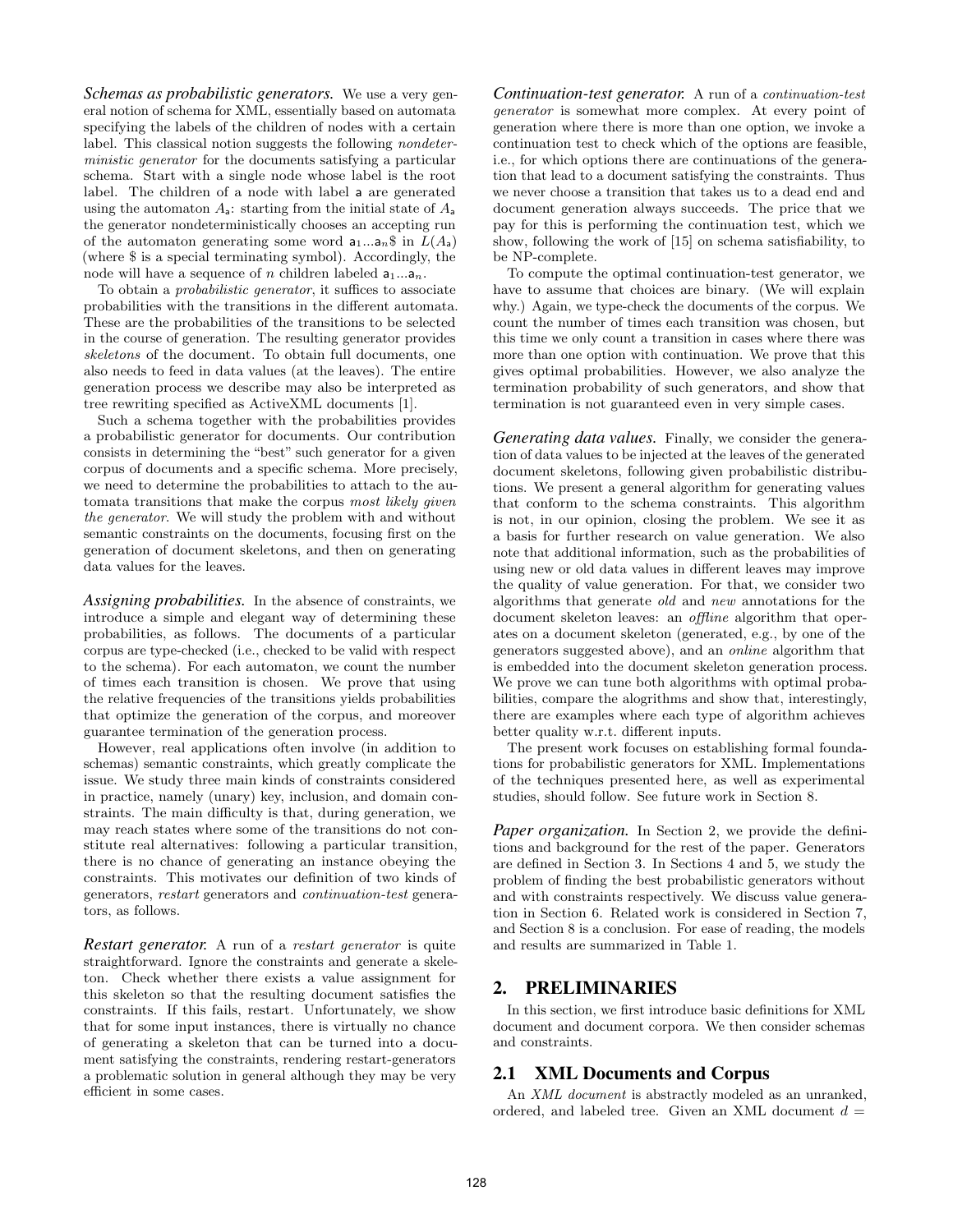| Model                                   | <b>Shorthand</b> | Main results                                                                                                                                                                                | <b>Section</b> |
|-----------------------------------------|------------------|---------------------------------------------------------------------------------------------------------------------------------------------------------------------------------------------|----------------|
| XML schema with/without<br>constraints  | schema           | Formalization of the model                                                                                                                                                                  | 2.2, 2.3       |
| Nondeterministic generator              | nd-generator     | Definition of the concept of a schema-based generator                                                                                                                                       | 3.1            |
| Probabilistic generator                 | p-generator      | An algorithm for finding the best probabilistic model for a document corpus<br>based on a given schema, and a proof that termination probability is 1                                       | 3.2, 4.2       |
| Restart generator                       | r-generator      | Definition and discussion about the restart overhead                                                                                                                                        | 3.3, 5.2       |
| Continuation-test<br>generator          | ct-generator     | An algorithm for finding the best probabilistic model for a document corpus<br>based on a given <i>binary</i> schema, and a proof that termination in the general<br>case is not guaranteed | 3.3, 5.1       |
| Data value generator                    |                  | An algorithm for probabilistic generation of data values from given distributions                                                                                                           | 6.1            |
| Offline/online annotation<br>generators |                  | Two algorithms for using information about old and new values, to improve<br>value generation quality, and comparison between the two                                                       | 6.2            |

#### Table 1: Summary of results

 $(V, E)$ , we use root(d) for the root node of d. Let  $\mathcal{L} =$  $\mathcal{L}_{\text{leaf}} \cup \mathcal{L}_{\text{inner}}$  be a finite domain of labels, where  $\mathcal{L}_{\text{leaf}}$  and  $\mathcal{L}_{\text{inner}}$  are two disjoint sets of labels for leaves and inner nodes (i.e., nodes that are not leaves), respectively. We denote by lbl :  $V \rightarrow \mathcal{L}$  the labeling function of the nodes, mapping leaf (inner) nodes to leaf (inner) labels. Given a node  $v \in V$ , lbl<sub>↓</sub> $(v) \in \mathcal{L}^*$  is the sequence of labels of the children of v, from left to right, with an additional terminating symbol  $\{\mathcal{L} \in \mathcal{L}\}$ . We assume that (only) the leaves are further assigned values from a countably infinite domain  $\mathcal U$  by the function val.

EXAMPLE 2.1. Consider the following XML document  $d_0$ , viewed as a tree in the standard manner.

```
<Dept>
<Head>Martha B.</Head>
<Seniors><Emp>
      <Name>Martha B.</Name>
      <Tel>123−5234</ Tel>
      <Tel>123−5357</ Tel>
   \langle/Emp\rangle\langle Seniors>
\overline{\langle}Juniors\asymp/Juniors>\langle/Dept\rangle
```
This document describes the phone book of a department containing one senior employee as a member (who is also the department head), Martha B.: The root node  $v_0$  is the one labeled with Dept, i.e.,  $\text{root}(d_0) = v_0$  and  $\text{lb}(v_0) =$ Dept. Let  $v_1$  be the node such that  $\text{lb}(v_1) = \text{Emp.}$  Then  $\text{lbl}_{\downarrow}(v_1) = \text{Name Tel Tel }$ \$.  $Similarly, if \text{lbl}(v_2) = \text{Name}, then$  $\text{lbl}_{\downarrow}(v_2) = \text{\$}$  (i.e., this is a leaf node with no children), but this node has a value,  $val(v_2) = "M \text{artha } B."$ 

An *XML corpus* is then a finite bag of documents. Let  $D$ be the universal domain of all documents over  $\mathcal{L}, \mathcal{U}$ . A corpus is represented by a function  $D : \mathcal{D} \to \mathbb{N}$ , which maps each document d to the number of times d appears in the corpus. We denote the bag size (counting duplicates) by  $|D|$ , and  $supp(D)$  is the set of unique documents in D.

## 2.2 Schema

We start by recalling the notion of schemas as specifications of valid XML documents. We consider first schemas with no constraints, and then in Section 2.3 we extend our definition to the general case where constraints are allowed. Also, to simplify the definitions, our model follows that of Document Type Definitions (DTDs). However, we stress the model can be extended in a straightforward manner to a schema defined

in the XML Schema language. Let  $Q$  be a finite domain of states.

DEFINITION 2.2. A schema S is a tuple  $(r, A_{\downarrow})$ , where  $r \in \mathcal{L}_{inner}$  is the root label, and  $\mathcal{A}_{\downarrow}$  is a partial function mapping an inner label  $a \in \mathcal{L}_{inner}$  to a deterministic finitestate automaton (DFA)  $A_{\downarrow}(a) = A_{a}^{\quad 1}$ , whose language is  $L(A_a) \subseteq \mathcal{L}^*\$ . An XML document d is said to be accepted by a schema S if  $\text{lb}(\text{root}(d)) = r$  and for every inner node v of d,  $a = \text{lb}(v) \in \mathcal{L}_{\text{inner}}$  and  $\text{lbl}_{\downarrow}(v) \in L(A_a)$ .

We refer to the DFA  $A_a$  as the deriving automaton of a, and to the set of all such automata for the labels of a document d as the deriving automata of d.

Remark 2.3. Note that, by the definition, every word accepted by the automata must terminate with a \$ and contain no other \$'s. We put a few additional restrictions on the model, to simplify further definitions. First, we assume the states of each deriving automaton form a disjoint subset of Q. Second, we assume that the order the automata are called is fixed, Breadth-First Left-To-Right (BF-LTR). The order of invocation is irrelevant for verification but is important for the document generation that is discussed in the sequel.



Figure 1: The Aseniors/ AJuniors DFAs Figure 2: The AEmp DFA

EXAMPLE 2.4. Consider the schema  $S_0$  for documents describing a department of employees, like in Example 2.1. In this case, assume that  $\mathcal{L}_{\text{inner}} = \{\text{Depth}, \text{ Seniors}, \text{ Juniors}, \text{ }$ Emp},  $\mathcal{L}_{\text{leaf}} = \{\text{Head}, \text{Name}, \text{Tel}\}, \text{ and } \text{r} = \text{Depth}.$   $A_{\text{Det}}$ is simply composed of a sequence of states  $q_0$  to  $q_4$ , and  $L(A_{\text{Depth}})$  = Head Seniors Juniors \$. Aseniors, A Juniors (depicted in Figure 1), and  $A_{\text{Emp}}$  (depicted in Figure 2), are such that

$$
L(A_{\text{Seniors}}) = L(A_{\text{Juniors}}) = \text{Emp}^*
$$

$$
L(A_{\text{Emp}}) = \text{Name Tel}^* \$
$$

\$

Note that  $S_0$  accepts the document  $d_0$  from Example 2.1.

<sup>&</sup>lt;sup>1</sup>It is common to use *regular expressions* for the allowed sequences of children labels in a schema [26, 30]; the reasons for our choice of automata instead will become apparent when we discuss generators below.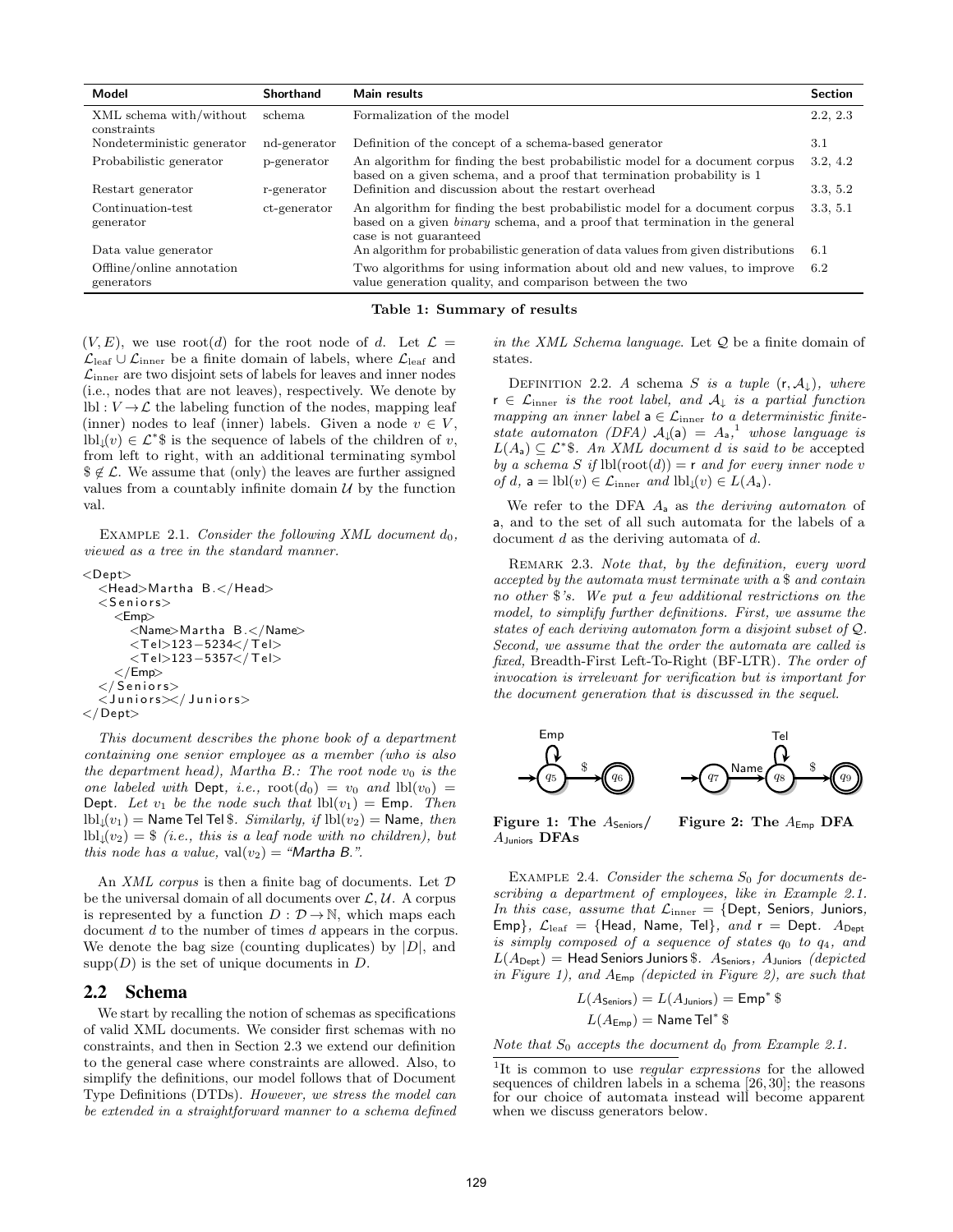#### 2.3 Introducing Constraints

We continue by adding global constraints to the model. Following previous work on constraints in XML schema languages, we consider three major types of constraints on the values of the leaves.

DEFINITION 2.5. A schema with constraints is defined by a pair  $\langle S^u, C \rangle$ , where  $S^u$  is a schema (without constraints) and C is a set of constraints on labels from  $\mathcal{L}_{\text{leaf}}$ , of the following three types.

- Unary key constraint Given a label  $a \in \mathcal{L}_{\text{leaf}}$ , we denote by uniq(a) the constraint that the value of each a-labeled leaf is unique (among all values of of a-labeled leaves in the document). $^{2}$
- Inclusion constraint Given two labels  $a, b \in \mathcal{L}_{\text{leaf}}$ , we denote by  $\mathtt a\subseteq \mathtt b$  the constraint that the values of  $\mathtt a\text{-}labeled$ leaves are included in those of b-labeled leaves.
- **Domain Constraint** Given a label  $a \in \mathcal{L}_{\text{leaf}}$ , we denote by  $a \subseteq \text{dom}(a)$  the constraint that in any document, the values of a-labeled nodes are in dom(a), a subset of  $U$ .

We will assume that inclusion constraints  $a \subseteq b$  are only given when  $dom(a) = dom(b)$ , or when there are no domain constraints on a, b (which is a practical scenario). When that is not the case, the combination of domain and inclusion constraints may change the domain of possible values for some of the labels, e.g., the "actual" domain of a may become  $dom(a) \cap dom(b)$  and must be re-computed.

#### 3. GENERATORS

In this section, we consider various generators: first nondeterministic generators, then probabilistic ones, and finally generators under constraints.

#### 3.1 Nondeterministic Generator

Schemas are typically considered as *acceptors* for verifying XML documents. But it is also possible to see a schema as a nondeterministic generator (nd-generator). This is in the same sense that a DFA can be also seen as a word generator. For each node of label **a**, we can use the automaton  $A_{\mathsf{a}}$  to nondeterministically generate the node children. Similarly to a schema not performing verification on the leaf values, an nd-generator generates XML document skeletons, consisting only of the labeled nodes, and into which leaf values can later be injected (see Section 6). Unless stated otherwise, from now on we will refer by documents and corpora to document skeletons and corpora thereof, as this is the main focus of this paper.

More precisely, generating a document skeleton  $d$  can be described as follows:

- 1. Generate a new root  $root(d)$  with a label r and add it to a todo queue Q.
- 2. While  $Q$  is not empty, pop the node  $v$  at the head of the queue. Let a be the label of  $v$  and  $q$  the initial state of  $A_{2}$ .
- 3. Nondeterministically choose one transition  $(q, b)$  in  $A_a$ .
- 4. If  $b = \frac{6}{3}$  (i.e., we have finished generating children for v) return to step 2.

5. Otherwise  $\mathbf{b} \in \mathcal{L}$ . Generate v', a child for v such that  $\text{lb}(v') = \mathsf{b}$ . If  $\mathsf{b} \in \mathcal{L}_{\text{inner}}$  add  $v'$  to Q. Set  $q \leftarrow q'$  and return to step 3.

The generation process thus ends when the todo queue at step 2 is empty, i.e., the deriving automata of all the generated inner nodes reached an accepting state. This means that the inner nodes generated last have only leaves as children (since we are going in a BF-LTR order). In what follows, we say that a generator conforms to a schema (also for other types of generators) if they have the same structure (deriving automata and root label).

EXAMPLE 3.1. Reconsider the automaton  $A_{\text{Emp }}$  depicted in Figure 2 as a generator. Assume that we have already generated an Emp-labeled node v, and now we are generating its children. We start from state  $q_7$  and when v has no children. We have only one option for the next transition, moving to  $q_8$ . Since the transition is annotated with Name, we generate the first child node and label it with Name. From q<sup>8</sup> we have two options: a transition to itself, in which case we generate an additional child, labeled Tel, and a transition to  $q_9$ , in which case no more children are generated for  $v$ .

REMARK 3.2. Given such a nondeterministic generator, one can easily construct an Active XML [1] document that generates the same documents. Active XML is much more general and in particular allows specifying generators that will be introduced later in this paper.

Next, we define the notion of a generation trace, which describes the process of document generation in terms of the nondeterministic choices taken by the generator.

DEFINITION 3.3. A generation trace of a node  $v$ , whose deriving automaton is A and where  $\text{lb}\downarrow(v) = \mathsf{a}_1...\mathsf{a}_n\$ , is a sequence  $\langle q_0, \mathsf{a}_1 \rangle, \langle q_1, \mathsf{a}_2 \rangle, ..., \langle q_n, \$\rangle$  where  $q_0, ..., q_n \in \mathcal{Q}$  and the transition function  $\delta$  of A is such that  $\delta(q_{i-1}, a_i) = q_i$  for all  $1 \leq i \leq n$  and  $\delta(q_n, \S)$  is an accepting state. A generation trace of a document is then the concatenation of all the generation traces of all its inner nodes, in the order they were performed.

An nd-generator generates exactly the documents that are accepted by the corresponding schema.

#### 3.2 Probabilistic Generator

For practical purposes, we are not only interested in generating all possible finite documents that match some XML schema, but rather want to generate them according to some probability distribution. For that we introduce the notion of probabilistic generator (a counterpart of the notion of probabilistic automaton [18]), where the nondeterministic choices are associated with probabilities.

DEFINITION 3.4. A probabilistic generator (p-generator for short) S is a pair  $\langle S^u, t\text{-prob} \rangle$ , where  $S^u$  is a schema, and t-prob is a function  $\mathcal{Q} \times \mathcal{L} \rightarrow [0; 1]$  mapping the transitions of the deriving automata of d to probabilities, such that for every  $q \in \mathcal{Q}, \sum_{a \in \mathcal{L}} \text{t-prob}(q, a) = 1$ , and for every transition  $(q, a)$  which is not a part of any automaton, t-prob $(q, a)$  is 0.

The probabilistic generation process is then very similar to the nondeterministic one, except that from each automaton state q, the generator randomly chooses the next transition  $(q, a)$ , according to t-prob, independently of other choices.

<sup>&</sup>lt;sup>2</sup>We are considering here only *unary* keys, defined on single values and not combinations thereof.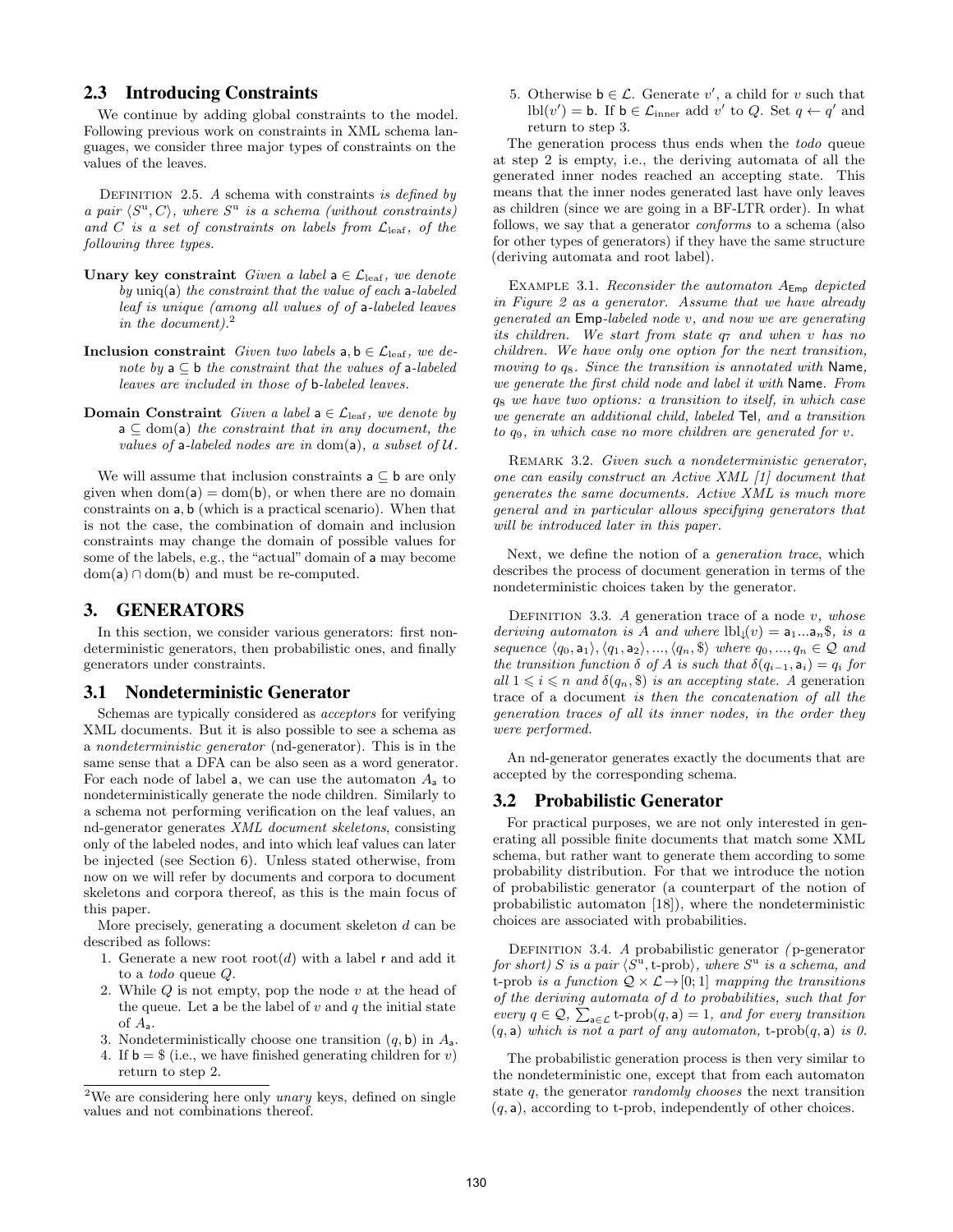*Document probability.* Let d be a document skeleton. For each inner node v in d, the probability of  $\text{lb}_\perp(v)$  is the product of probabilities of all transitions in its generation trace; the probability of d is the product of all such probabilities over all its nodes. Note that we assume for now independence of the probabilistic events associated with transitions (and independence in generation of different documents).

EXAMPLE 3.5. Let us assign probabilities to the transitions in the schema described in Example 2.4. Assume that  $t\text{-prob}(q_5, \text{Emp}) = 0.3$ ,  $t\text{-prob}(q_5, \$) = 0.7$ ,  $t\text{-prob}(q_8, \text{Tel}) = 0.5$ 0.6 and t-prob $(q_8, \$) = 0.4$  (all other transitions have probability 1). We can now compute the probability of generating the document skeleton  $d_0$  in Example 2.1. The following table shows for each node its generation trace and the computation of generation probability. Since all inner nodes in  $d_0$  have unique labels, we use them here as node identifiers.

| Node           | <b>Generation trace</b>                                                                                                               | Probability                     |
|----------------|---------------------------------------------------------------------------------------------------------------------------------------|---------------------------------|
| Dept           | $\langle q_0, \text{Head} \rangle, \langle q_1, \text{Seniors} \rangle,$<br>$\langle q_2,$ Juniors $\rangle, \langle q_3, \$ \rangle$ | $1 \cdot 1 \cdot 1 \cdot 1 = 1$ |
| <b>Seniors</b> | $\langle q_5, \mathsf{Emp} \rangle, \langle q_5, \$\rangle$                                                                           | $0.3 \cdot 0.7 = 0.21$          |
| Juniors        | $\langle q_5, \$ \rangle$                                                                                                             | 0.7                             |
| Emp            | $\langle q_7, \text{Name} \rangle, \langle q_8, \text{Tel} \rangle,$                                                                  | $1.0.6.0.6.0.4 = 0.144$         |
|                | $\langle q_8, \textsf{Tel} \rangle, \langle q_8, \$ \rangle$                                                                          |                                 |
| Total          |                                                                                                                                       | $0.21 \cdot 0.7 \cdot 0.144$    |
|                |                                                                                                                                       | $\approx 0.021$                 |

The last row shows the total probability to generate  $d_0$  with the p-generator, which is the product of the probabilities of the inner nodes.

#### 3.3 Generators with Constraints

In presence of constraints, a generator that only makes independent choices may be unsuitable, as shown next.

Example 3.6. Let us now consider a schema based on  $S_0$  from Example 2.4, but with the following additional constraints on the values:

- $(i)$  uniq(Name): the employee names are unique.
- (ii) Tel  $\in$  123–5{0,..,9}<sup>3</sup>: the department phone numbers always start with 123–5, and then some three digits.
- (iii) Head  $\subseteq$  Name: the name of the department head must be a name of an employee in the department.

Note that a document generated according to our schema may list a head but no member employees, in violation of constraint (iii). We can try enforcing there is at least one employee, by setting t-prob( $q_5$ , Emp) to 1 (either in Aseniors or AJuniors). However, such a generator will never halt. Another possibility would be to modify the automaton itself to guarantee e.g. at least one junior or senior employee; but the resulting generator will no longer correspond to the schema and in particular will not generate  $d_0$  from Example 2.1 (or a similar document, where Martha B. is a junior employee).

We suggest two kinds of generators dealing with this problem: restart generators which try to generate a document, check if it is invalid, and if so start the process over again; and continuation-test generators, which may perform a test for the existence of a continuation that leads to a valid document, to avoid generating invalid documents.

*Restart generators.* We start by defining more formally the notion of a restart generator (or r-generator). An r-generator

G is a pair  $\langle G^{\rm p}, C \rangle$ , where  $G^{\rm p}$  is a p-generator, and C is a set of constraints. The operation of  $G$  is composed of two main steps which may be repeated.

- 1. Generating, probabilistically, a document skeleton d matching the schema of  $G<sup>p</sup>$ . This step can be done simply by invoking  $G^{\rm p}$ .
- 2. Checking, given d and C, whether there exists a valid value assignment to the leaves of d. If not, d is discarded and we start over.

We note that this process is similar in spirit to rejection sampling [18]. An important practical question, in our settings, is whether the test in the second step can be performed efficiently. We show that this is the case, in Section 5.2.

An r-generator is very simple, but may generate many invalid documents before generating a valid one. This leads us to consider the next kind of generators.

*Continuation-test generators.* We next consider generators that are guaranteed to generate valid documents (without restarting). For that, we introduce the notion of continuation testing. We say that a partial generation trace is valid for a schema S if it is a prefix of a generation trace of a valid document skeleton by an nd-generator conforming to S.

DEFINITION 3.7. Given  $(1)$  a schema with constraints S, (2) a partial generation trace  $\xi$  valid for S, and (3) a  $\in \mathcal{L}\cup \{\$\}.$ a possible next choice, the CONT( $S, \xi, a$ ) problem is to decide whether  $\xi, \langle q, a \rangle$  is valid for S, where q is the current state of the nd-generator conforming to S after  $\xi$ .

A continuation-test generator (or ct-generator) is then a probabilistic generator that (1) conforms to a given schema, (2) generates only documents that are valid with respect to the schema and constraints, and (3) when reaching a certain (non-accepting) state checks (using a continuation test that solves CONT) which of the transitions from this state may lead to a valid document; all "failing" transitions, i.e. those that lead to a dead end are ignored; then the generator chooses between the remaining transitions with continuations (there must be at least one), according to their assigned probabilities (where these probabilities are normalized to sum up to one).

Intuitively, the continuation test guides the generator by testing if a possible next step can lead (eventually) to a valid document; if not, then the generator will not make this step. In a sense, the continuation test is the only reasonable Boolean test to perform here: if the test returns true when there is no continuation, an invalid document will be generated; in contrast, if the test returns false when there is a continuation, there are some valid documents (that may be in the corpus) that will never be generated, regardless of the probabilities assigned to transitions.

Note that, in the absence of constraints (when  $C = \varnothing$ ), there are no invalid document skeletons, which means both r-generators and ct-generators are the same as p-generators.

#### 3.4 Quality and Optimality Measures

For a given XML schema, there are many possible generator instances (for each model described above). We define the quality of a generator instance G based on the likelihood of observing a corpus of example documents, under the assumption that it was generated by G. This follows the general notion of maximum likelihood estimation, commonly used for tuning the parameters of probabilistic models (see [11]). Formally,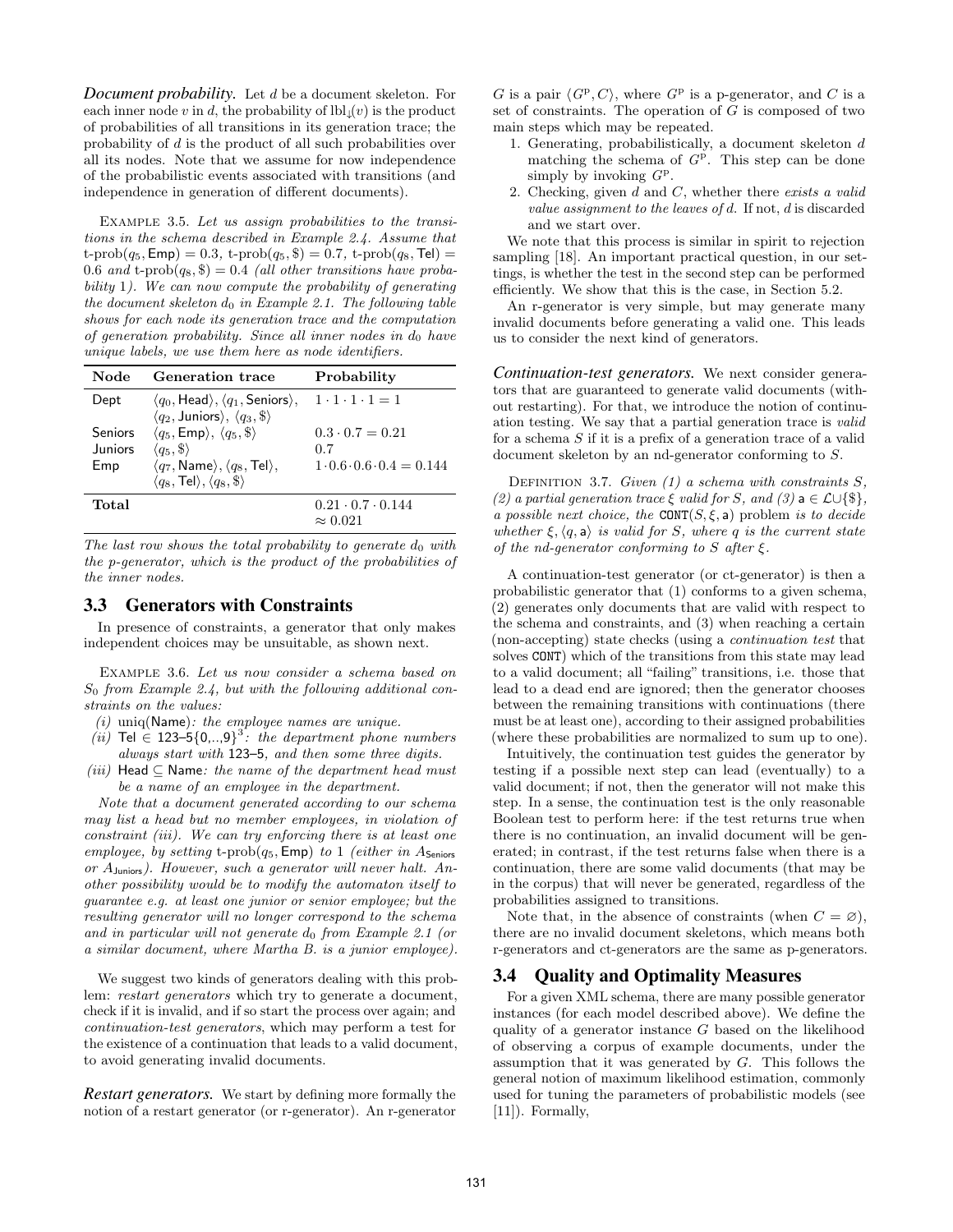DEFINITION 3.8. Given a generator  $G$  and for every document skeleton d, let  $Pr(d | G)$  be the probability for G to generate d. Let D be a document skeleton corpus. Then the quality of G with respect to D, denoted quality $(G, D)$ , is  $\prod_{d \in \text{supp}(D)} \Pr(d | G)^{D(d)}$  (recall that  $D(d)$  is the number of  $occurrences of d in D).$ 

Note that if we multiply quality $(G, D)$  by the multinomial coefficient of  $D$  as a bag,<sup>3</sup> the result is exactly the probability for G to generate D.

*Optimal generator.* Given a schema  $S$ , a class  $G$  of generators conforming to  $S$ , and a document corpus  $D$ , we then say that a generator  $G \in \mathcal{G}$  is *optimal* for S,  $\mathcal{G}$ , D if for each generator  $G' \in \mathcal{G}$ , quality $(G, D) \geq \text{quality}(G', D)$ . When  $\mathcal{G}$ is understood, we say that it is optimal for  $S$ ,  $D$ . We call the problem of finding the optimal generator (for given S and  $D)$  OPT-GEN.

#### 4. THE UNCONSTRAINED CASE

In this section, we first show quality bounds for generators, then study optimal generators for schemas without constraints. The results obtained here are similar to those of [12] for maximum likelihood estimators of PCFGs, but the explicit construction will be useful when we introduce constraints in Section 5.

#### 4.1 An Upper Bound for Quality

We start by considering an upper bound of quality for a corpus. We will later discuss whether this bound can be achieved by the kinds of generators we defined, or by others.

Given a corpus D, consider a generator that would generate each document d in D with probability  $\frac{D(d)}{|D|}$ , i.e., according to its relative frequency. The quality of this generator would be  $q_D = \prod_{d \in \text{supp}(D)} \left(\frac{D(d)}{|D|}\right)^{D(d)}$ . We can show that this is indeed an upper bound for the possible quality of a generator for D, independently from the type of generator and the schema it conforms to, as the following prop. holds.

PROPOSITION 4.1. Let  $D$  be a corpus and  $G$  a generator. Then quality  $(G, D) \leqslant q_D$ .

The proof is based on the following lemma, which is in turn an application of the Gibbs lemma [23] on maximization under constraints.4

LEMMA 4.2. Let  $\alpha_1 \ldots \alpha_n$  be n positive integers. We define the function  $f : [0;1]^n \rightarrow [0;1]$  as  $(p_1, \ldots, p_n) \mapsto f(p_1, \ldots, p_n) = \prod_{i=1}^n p_i^{\alpha_i}$ . Then the maximum of f under the constraint  $\sum_{i=1}^{n} p_i \leq 1$  is obtained when

 $p_i = \frac{\alpha_i}{\sum_{k=1}^n \alpha_k}$  for  $1 \leqslant i \leqslant n$  and only then.

Note that if we do not restrict ourselves to a schema, it is easy to design a generator that achieves this optimal quality: ignore any schema information, and simply randomly choose documents from the corpus, according to their relative frequency. We argue that this is not a good generator. First,

**Input:** schema  $S$ , corpus  $D$  of documents accepted by  $S$ **Output:** p-generator  $G$  conforming to  $S$ for each transition  $(q, a)$  in an automaton of S do freq $(q, a) \longleftarrow 0;$ foreach  $d \in \text{supp}(D)$  do  $\xi \longleftarrow$  the generation trace of d by S; foreach  $\langle q, a \rangle$  in  $\xi$  do  $\mathbf{s}$  | freq $(q, a) \longleftarrow \text{freq}(q, a) + D(d);$ for each state  $q$  in an automaton of  $S$  do  $total(q) \leftarrow 0;$ out $(q)$  ← 0; for each transition  $(q, a)$  in an automaton of S do out(q)  $\longleftarrow$  *out*(q) + 1;  $\mathrm{total}(q) \longleftarrow \mathrm{total}(q) + \mathrm{freq}(q, a);$  $G \leftarrow \langle S, t\text{-prob} \rangle \text{ s.t.}$  $\forall q \in \mathcal{Q}, a \in \mathcal{L} \cup \{\$\}$  t-prob $(q, a) = \frac{1}{\text{out}(q)}$  if total $(q) = 0$ , otherwise  $\text{t-prob}(q, a) = \frac{\text{freq}(q, a)}{\text{total}(q)};$  ${\bf return} \; G;$ 

Algorithm 1: Algorithm for OPT-GEN (no constraints)

if the corpus is very large, this generator will be much less compact than the ones we study, so not appropriate for explanation or query evaluation. Furthermore, this generator suffers from *over-fitting*: it cannot generate any documents other than those already in the corpus, and thus it is not appropriate for, e.g., testing. We want to generate documents that are similar to, yet different from, those in the corpus. This will be achieved by the kinds of generators we study.

## 4.2 An Optimal Generator

We next consider the problem of finding the optimal probabilistic generator out of those conforming to a given schema (see definition of OPT-GEN), in the unconstrained case.

Theorem 4.3. We can solve OPT-GEN (in the absence of constraints) in time  $O(|S| + |D|)$  where  $|S|$  is the size of the schema S and  $|D|$  is the total size of the corpus D. (i.e., the sum of the size of all distinct elements in D, plus a binary encoding of their multiplicity).

PROOF. Algorithm 1 takes a schema as input and computes a probability for each transition. In lines 2–3 the schema is used for type-checking the corpus documents, and in the process the number of times each transition  $(q, a)$ was chosen is recorded in  $freq(q, a)$  (also considering the frequency of each document in the corpus). Then in lines 4–6 we assign as probability of each transition  $(q, a)$  the relative number of times it was chosen after reaching  $q$ . If some state was not reached during the verification phase, we give equal probabilities to all transitions from it.

By construction, Algorithm 1 outputs a generator which has the same structure as S. The normalization in line 6 enforces that the sum of probabilities of transitions with the same origin is always 1.

Lines 1,  $4-5$ , and 6 require a time linear in S. The loop in lines 2–3 consists in running the schema on each unique  $d \in D$  and therefore require a time linear in the size of D.

It is still to be shown that the output  $G$  of Algorithm 1 has maximum quality among all generators that conform to

<sup>3</sup>The multinomial coefficient is the number of distinct permutations of the bag elements (specifically, it is  $|D|!$  if  $\bar{D}$  is a set).

<sup>4</sup>We are grateful to T.-H. Hubert Chan for pointing out this connection.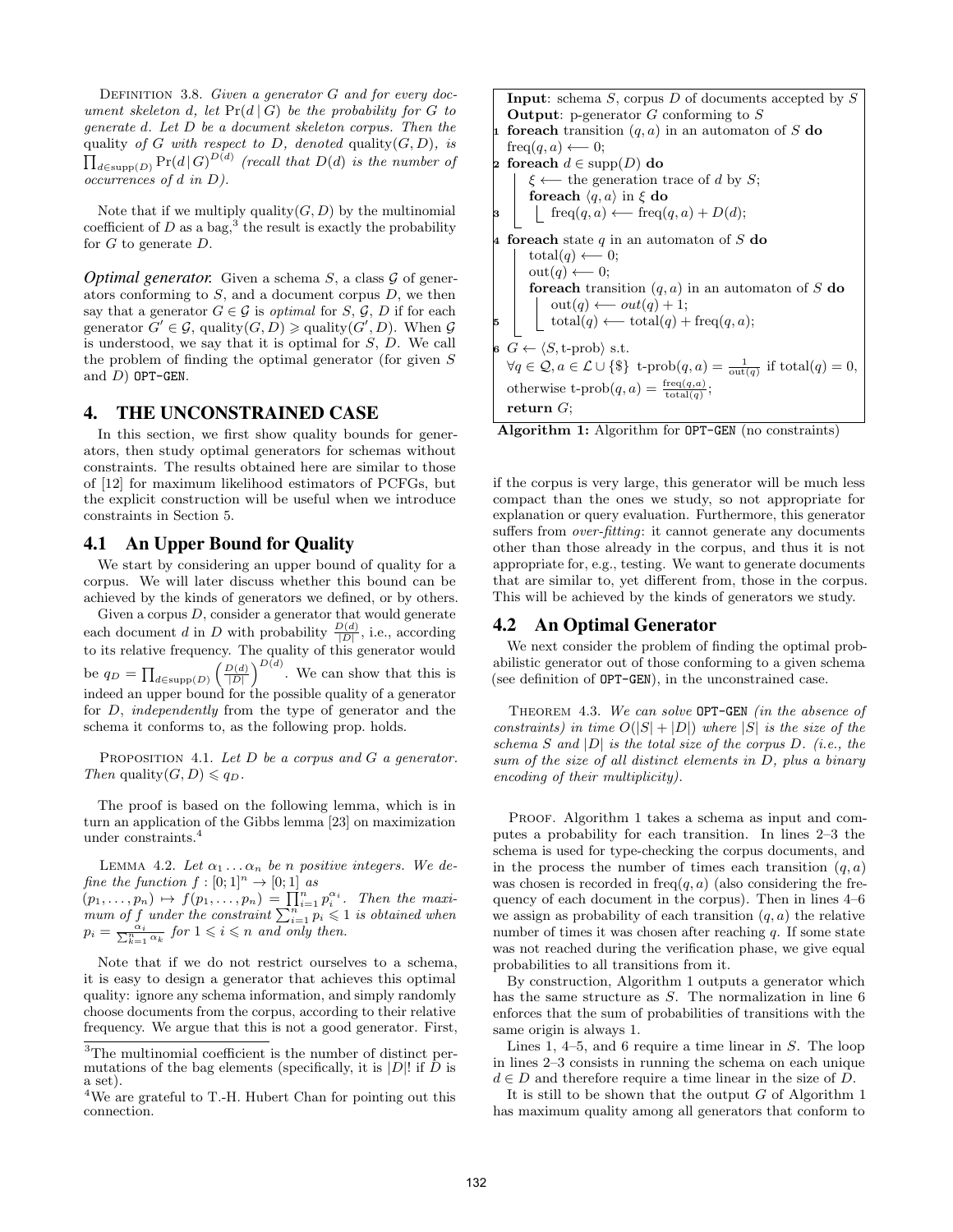S. The quality of  $G$ , quality $(G, D)$  is:

$$
\prod_{d \in \text{supp}(D)} \Pr(d|G)^{D(d)}
$$
\n
$$
= \prod_{d \in \text{supp}(D)} \prod_{q \text{ in } S} \prod_{(q,a) \text{ in } S} \left(\frac{\text{freq}(q,a)}{\text{total}(q)}\right)^{D(d) \times \# \langle q,a \rangle \text{ in } S}
$$
\n
$$
= \prod_{q \text{ in } S} \prod_{(q,a) \text{ in } S} \left(\frac{\text{freq}(q,a)}{\sum_{(q,b) \text{ in } S} \text{freq}(q,b)}\right)^{\text{freq}(q,a)}
$$

whereas, similarly, every probabilistic generator  $G'$  conforming to S has quality:

quality
$$
(G', D) = \prod_{q \text{ in } S} \prod_{(q, a) \text{ in } S} p(q, a)^{\text{freq}(q, a)}
$$

for some assignment  $p(q, a)$  verifying, for each state q of S,  $\sum_{(q, a) \text{ in } S} p(q, a) = 1.$  Observe that there is no constraint between transitions of different origins  $(q, a)$  and  $(q', b)$ . We can then look independently for each state  $q$  which assignment of  $p(q, a)$  maximizes  $\prod_{(q, a) \text{ in } S} p(q, a)$ <sup>freq(q,a)</sup> under the summing constraint. Lemma 4.2 shows that this is exactly the assignment made by  $G<sup>5</sup>$ 

To be of practical use, the generator returned by Algorithm 1 needs a guarantee of almost always termination, which is not a consequence of Theorem 4.3. However, we can show that our construction guarantees termination. (The proof, omitted, is by an adaptation of a corresponding result in [12].)

THEOREM 4.4. The generator returned by Algorithm 1 has a termination probability of 1.

#### 5. THE CASE WITH CONSTRAINTS

We now allow constraints, as defined in Section 3.3. We consider the computation of optimal continuation-test generators (ct-generators) and restart generators (r-generators). We start with ct-generators.

#### 5.1 Continuation-Test Generators

We first study the complexity of continuation tests. To do that, we need to adapt some known result:

LEMMA 5.1 (ADAPTED FROM  $[15, 17]$ ). The satisfiability of an XML schema with unary key, inclusion, and domain constraints is NP-complete with respect to the size of the schema.

PROOF SKETCH. A similar claim is proved in [15], which follows, in turn, from the proof in [17]. Both models in [15, 17] are more expressive than ours (which means that NP membership carries over), but the hardness results are given even for a very simple model, a deterministic restriction of DTDs (which is less expressive than ours). One last required adaptation follows from the fact that their results are for key and inclusion constraints but not for domain constraints. To account for domain constraints, we briefly review the proof used in [15]. The proof there is by encoding the schema with constraints as a Presburger formula, and showing that the formula is satisfiable if and only if the schema with constraints is satisfiable. To extend the proof to also account for domain constraints in our settings, we first observe that a domain constraint on a restricts the set of valid document skeletons only if the domain is finite and there is a key constraint on a; in this case the domain constraint is expressible as an inequality specifying that the number of occurrences of a is smaller than the domain size. So, we add the relevant inequalities to the Presburger formula, and the proof technique of [15] can still be used.  $\square$ 

We now have the next proposition, where we test for the existence of a continuation for a partial document using a schema satisfiability test, and complexity results follow from Lemma 5.1.

PROPOSITION 5.2. Let  $S = \langle S^u, C \rangle$  be a schema with constraints,  $\xi$  a partial generation trace valid for  $S^u$ , and  $(q, a)$  a possible next transition. Solving CONT $(S, \xi, a)$  is NP-complete w.r.t. |S|. Moreover, we can give an algorithm of complexity  $O\left(\text{poly}(|\xi|)^{\text{poly}(|S|)}\right)$  (i.e., polynomial in the size of the input partial document, if the schema is fixed).

PROOF SKETCH. NP-hardness follows from Lemma 5.1, as the satisfiability test can be reduced to performing a continuation test from a new state with a single transition leading to the initial state of the root deriving automaton.

To prove inclusion in NP, we construct, in time polynomial w.r.t. the schema and partial trace, a new schema with a set of constraints (of the kind considered by [15]) that is satisfiable if and only if the continuation test succeeds. Then we can use the NP algorithm of [15] to decide. The idea behind the construction of the new schema  $S'$  is as follows. Let  $d_{\xi'}$  be the partial document whose generation trace by S is  $\xi^j = \xi, \langle q', \mathsf{a} \rangle$ . We need to make sure that every skeleton accepted by  $S'$  corresponds to a possible continuation of  $d_{\xi'}$  (to a document skeleton accepted by S). For that, the construction of  $S'$  enforces that every skeleton accepted by  $S'$  contains, as children of its root, (i) the same inner nodes for which children have not been generated yet in  $d_{\xi'}$ , which define the possible continuations for  $d_{\xi'}$  (ii) the leaves in  $d_{\xi'}$ , which affect the continuations to  $d_{\xi'}$  that do not violate the constraints in  $C$ . Finally, to make sure that  $S'$  is of size polynomial in S and logarithmic in  $d_{\xi'}$ , we use constraints to encode the numbers of nodes in cases (i) and (ii) mentioned above.  $\Box$ 

*Finding an optimal binary ct-generator.* We assume the schema has a particular property, namely that it is binary. A schema is binary if for each state of each automaton in the schema, there are at most two possible transitions. We will discuss the case of non-binary schemas afterwards.

Recall that  $FP<sup>NP</sup>$  is the class of problems solvable by polynomial-time computation algorithms that are allowed calls to an NP oracle. We show (the complexity is with respect to the schema size, the algorithm is polynomial with respect to the corpus size):

THEOREM 5.3. Given a binary schema with constraints  $S$ and a corpus, finding an optimal ct-generator is in  $FP<sup>NP</sup>$ .

PROOF. Algorithm 2 computes the optimal ct-generator in time polynomial in the size of S, while making calls to

<sup>&</sup>lt;sup>5</sup>When total(q) = 0, the value of this term is 1 for any assignment of  $p(q, a)$ , and in particular for the uniform probabilities assigned by Algorithm 1.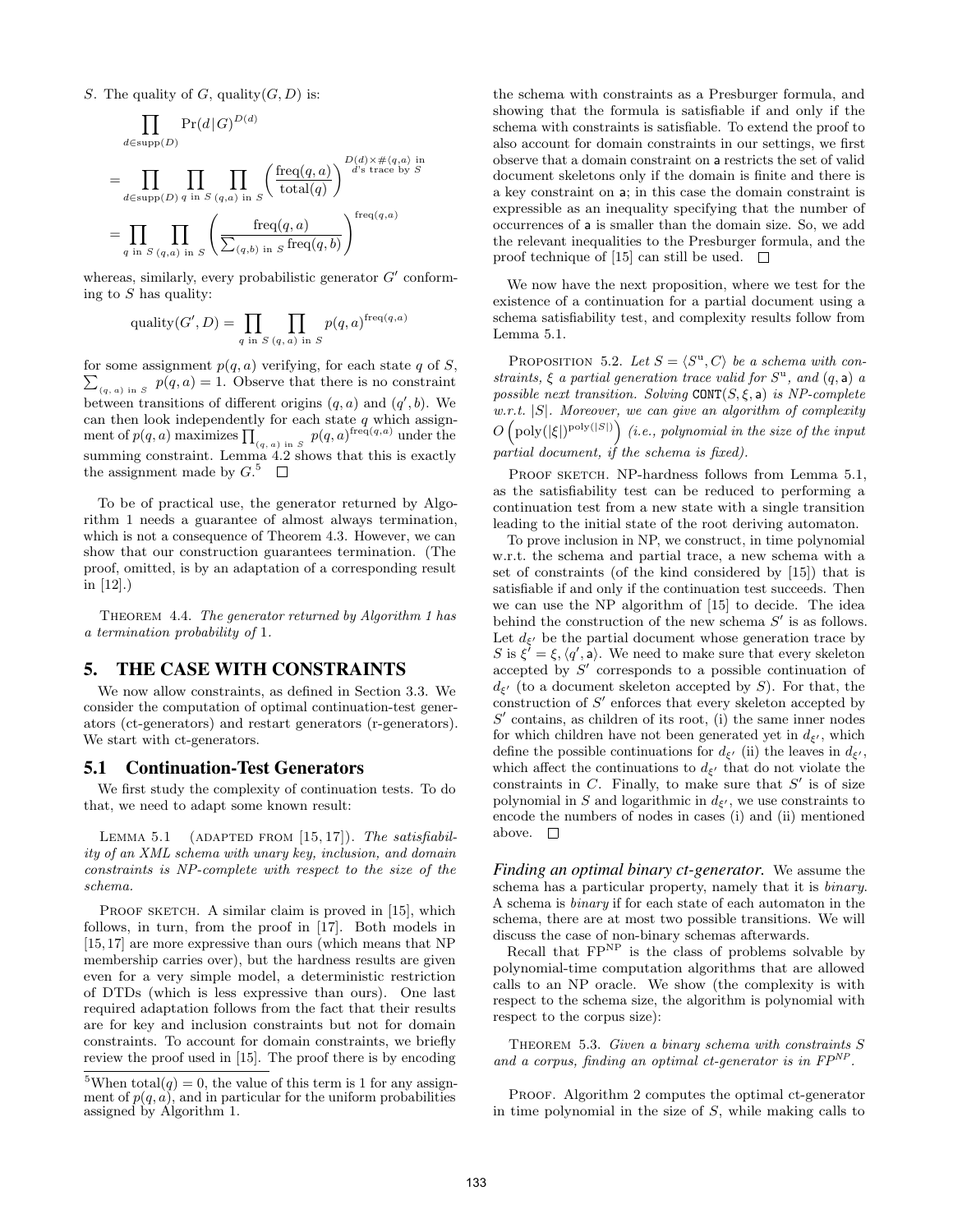```
\nInput: constrained schema S, corpus D of documents\n    accepted by S\nOutput: ct-generation G conforming to S\n\nfor each transition 
$$
(q, a)
$$
 in an automaton of S do\n    freq $(q, a) \leftarrow 0$ ;\n\n    for each  $d \in \text{supp}(D)$  do\n     $\xi \leftarrow$  the generation trace of d by S;\n    for each  $\{q, a\}$  in  $\xi$  do\n    if  $\exists a' \neq a$  s.t.  $(q, a')$  is a transition in S then\n         $\xi' \leftarrow$  the prefix of  $\xi$  before  $\langle q, a \rangle$  (exclusive);\n    if  $cont(S, \xi', a') = True$  then\n     $\xi' \leftarrow$  the prefix of  $\xi$  before  $\langle q, a \rangle$  (exclusive);\n}\n
```
\n\nSuppose: The original problem is a function of the image.\n

\n\nSubstituting the values of the graph:\n

\n\nSubstituting the values of the graph:\n

\n\nSubstituting the graph:\n

\n\nSubstituting the graph:\n

\n\nSubstituting the graph:\n

\n\nSubstituting the graph:\n

\n\nSubstituting the graph:\n

\n\nSubstituting the graph:\n

\n\nSubstituting the graph:\n

\n\nSubstituting the graph:\n

\n\nSubstituting the graph:\n

\n\nSubstituting the graph:\n

\n\nSubstituting the graph:\n

\n\nSubstituting the graph:\n

\n\nSubstituting the graph:\n

\n\nSubstituting the graph:\n

\n\nSubstituting the graph:\n

\n\nSubstituting the graph:\n

\n\nSubstituting the graph:\n

\n\nSubstituting the graph:\n

\n\nSubstituting the graph:\n

\n\nSubstituting the graph:\n

\n\nSubstituting the graph:\n

\n\nSubstituting the graph:\n

\n\nSubstituting the graph:\n

\n\nSubstituting the graph:\n

\n\nSubstituting the graph:\n

\n\nSubstituting the graph:\n

\n\nSubstituting the graph:\n

\n\nSubstituting the graph:\n

\n

Algorithm 2: Algorithm for OPT-GEN (constraints, ctgenerators)

an oracle cont that performs continuation tests. Generally, Algorithm 2 is very similar to Algorithm 1, except that the frequency of taking a transition is only recorded in situations where there exists another optional transition, which according to the oracle does not lead to a dead end. The time complexity of the algorithm follows from the complexity of Algorithm 1, and the calls to cont in line 3.

It is still to be shown that the output  $G$  of Algorithm 1 has maximum quality among all the ct-generators that conform to S. This proof is similar to that of Proposition 4.1, but this time when we maximize the term quality  $(G', D) =$  $\prod_{(q,\,a) \text{ in } S} p(q,a)^{\text{freq}(q,a)}$ , freq $(q,a)$  refers to the number of times the transition  $(q, a)$  was taken when there was a second choice with continuation. In other cases every ct-generator must have chosen the only possibility with probability 1.  $\Box$ 

*Generation time.* Without constraints, it was trivially the case that a document was generated in time linear in its size and the size of the schema. However, for ct-generators the generation time depends on the complexity of the continuation test. This means that the generation time will be exponential in the size of the schema (unless there exists a continuation test algorithm with lower complexity, which is unlikely assuming  $P\neq NP$ ).

*Termination probability.* Unfortunately, it turns out that the constrained setting of ct-generators affects the termination guarantee that we had in the unconstrained case (Theorem 4.4). We can show that, even in simple cases with non-recursive schemas, termination of the optimal generator is not almost certain.

THEOREM 5.4. For every  $\varepsilon > 0$  there exists a binary, nonrecursive schema with constraints S and an input corpus D such that the optimal ct-generator  $G$  for  $S, D$ , has termination probability  $\leq \varepsilon$ .

PROOF. Consider the following schema with constraints S. We have  $\mathcal{L}_{\text{inner}} = \{r\}, A_r$  is the automaton depicted in Figure 3, and  $C = \{b \subseteq a, \text{uniq}(b)\}\$ . The constraints imply,



Figure 3: The  $A_r$  DFA

in particular, that there must be at least as many a-labeled leaves in any valid document as b-labeled leaves. Let d be a document such that  $\text{lb}\downarrow(\text{root}(d)) = \text{acb}\$ \$, and d' such that  $\text{lbl}_{\downarrow}(\text{root}(d')) = \text{acach}\$ . Let D be a corpus that contains  $N-1$ copies of  $d$  and one of  $d'$ . Consider a ct-generator  $G$  optimal for S, D. By the optimality of Algorithm 2, t-prob( $q_2$ , a) in  $G$  (when both choices from  $q_2$  have a continuation) must be  $\omega = \frac{1}{N}$ . Similarly, t-prob $(q_1, c) = \frac{N+1}{2N+1}$ , and, in general, since every transition is encountered during the type-check of the corpus, the probability of every transition in an optimal generator is never chosen arbitrarily.

Note that during a generation process of the ct-generator, every continuation test from  $q_2$  always succeeds. For instance, after generating  $n$  a-labeled leaves and  $m$  b-labeled leaves, it is naturally possible to generate another a, but also another b, because there exists a continuation with  $\max(n, m) + 1$  alabeled leaves. Denote by  $p_n$  the probability of generating a document with exactly  $n$  c-labeled leaves. We can give an upper bound for this probability by computing the probability of generating  $n$  a's and b's, in some order, such that at least half of them are a's (to satisfy the constraints).

$$
\sum_{k=0}^{\lfloor \frac{n}{2} \rfloor} \binom{n}{k} (1 - \omega)^k \omega^{n-k} \leqslant \sum_{k=0}^{\lfloor \frac{n}{2} \rfloor} \binom{n}{k} \omega^{n-k}
$$

$$
\leqslant 2^n \omega^{\lfloor \frac{n}{2} \rfloor} \leqslant 2 \times (4\omega)^{\lfloor \frac{n}{2} \rfloor}
$$

Now we want to compute an upper bound for  $p$ , the termination probability of  $G$ , which is the sum of probabilities for generating a finite document, that has a finite number of c-labeled leaves:

$$
p = \sum_{n=0}^{\infty} p_n = \frac{N}{2N+1} + \sum_{n=1}^{\infty} p_n \le \frac{N}{2N+1} + \sum_{n=1}^{\infty} 2(4\omega)^{\lfloor \frac{n}{2} \rfloor}
$$
  

$$
\le \frac{N}{2N+1} + 2 \times \sum_{n=1}^{\infty} 2(4\omega)^n \le \frac{N}{2N+1} + 4 \times \frac{4\omega}{1-4\omega}
$$

which is arbitrarily close to  $\frac{1}{2}$  when N is large enough.

Finally, to create a schema for which the termination probability is  $\leq \varepsilon$ , we can chain multiple occurrences of S one after the other, as required.  $\Box$ 

Note, however, that since the probability of generating the corpus is greater than zero, the termination probability of the optimal generator is always strictly greater than zero. There are numerous ways of dealing with the problem of non-termination. One practical such way, following a natural assumption in document sampling [5], is to restrict the size of the generated document. This upper bound on the document size must be at least that of the largest document in the input corpus (to ensure that the probability of generating the corpus is non-zero), and can be estimated based on the corpus. Such a size limit can be encoded as a constraint, by making certain changes to the schema (obtaining a new schema whose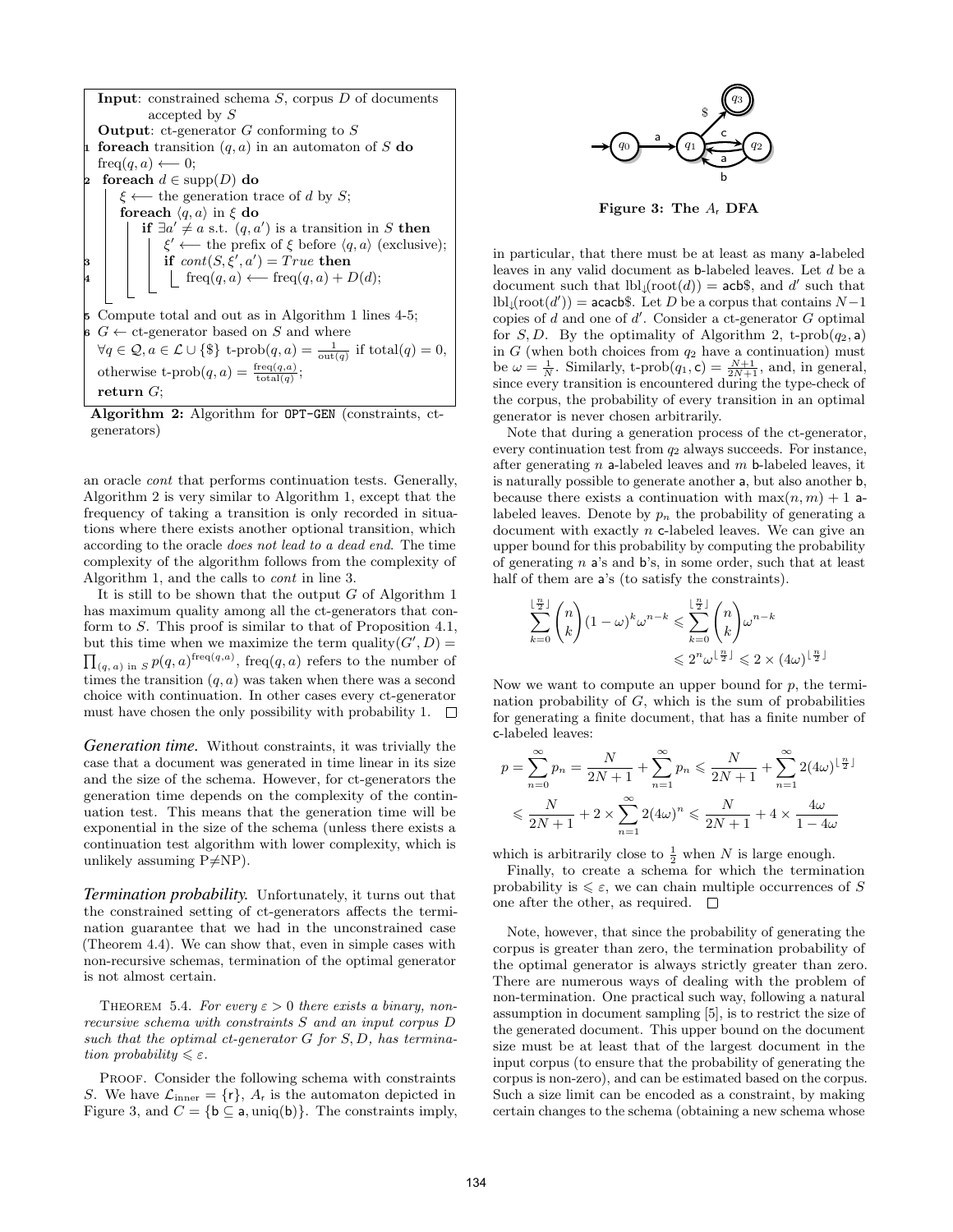size is linear in the size of original schema and size limit encoded in binary). Thus, it directly follows that we obtain the optimal probabilities for a size-limited ct-generator. A different direction for guaranteeing almost always termination is by restricting the expressiveness of the schema. We leave as an interesting open problem the characterization of what constraints on the schema will guarantee termination, and the question of translating schemas to safe ones which are sure to terminate.

We conclude the discussion on ct-generators by a remark on non-binary choices.

*Non-binary choices.* We have assumed so far in this section that the schema is binary. In the non-binary case, additional information on the distribution is required, as we next show. in particular, we consider two approaches for handling the non-binary case: (1) turning the choices into binary choices, and (2) keeping probabilities for all combinations of valid choices. We note that each choice will change the distribution of generated documents, in a different way. We present both options via an example.



Figure 4:  $A_3$  - A DFA with 3 choices Figure 5: The DFA  $A_{\rm tradeoff}$ 

Consider the following constrained schema. The deriving automaton  $A_3$  of the root label  $r \in \mathcal{L}_{inner}$  is shown in Figure 4 with  $a, b \in \mathcal{L}_{\text{leaf}}$ . (A<sub>3</sub> accepts (a | b)\*\$.) Observe it has a ternary choice. We also assume that b has a key constraint and domain cardinality 1.

Consider option (1) above. We show two ways of turning the ternary choice into a binary one (there is a third possibility but it is not considered here).

First, one decides whether a is produced or not and then (if an a is not produced) whether b is produced or whether we are done with the children of r. We use a probability assignment t-prob: we choose to produce a with probability t-prob $(q_0, a)$ and to produce b (given that we have not produced a) with probability t-prob( $q_0$ , b). As before, we use continuation tests to avoid reaching dead ends during generation, and in the probability learning, as in Algorithm 2. Alternatively, one can choose whether we are done with r first, and, if we are not done, whether we produce a or b. This yields t-prob'. Take the singleton corpus  $\langle r \rangle \langle a / \rangle \langle b / \rangle \langle r \rangle$ . The transition probabilities are:

$$
\begin{cases} \text{t-prob}(q_0, \mathsf{a}) = \frac{1}{3} & \text{t-prob}'(q_0, \$) = \frac{1}{3} \\ \text{t-prob}(q_0, \mathsf{b}) = 1 & \text{t-prob}'(q_0, \mathsf{a}) = \frac{1}{2} \end{cases}
$$

Then the probability of generating the corpus is  $\frac{1}{3} \times \frac{2}{3} \times 1 \times \frac{2}{3} =$  $\frac{4}{27}$  using the first alternative, and  $\frac{2}{3} \times \frac{1}{2} \times \frac{2}{3} \times \frac{1}{2} \times \frac{1}{3} = \frac{1}{27}$ <br>using the second one: the quality of the generator depends of the way the choice has been made binary.

Now consider (2). We keep the ternary choices but assign a probability to each possible subset of the transitions of size

more than 1. For the example, this yields:

| a, $b,$ $\frac{6}{3}$ are all available        | only $a, \, \hat{\mathbb{S}}$ are available |
|------------------------------------------------|---------------------------------------------|
| $\text{t-prob}(q_0, \mathsf{a}) = \frac{1}{2}$ | $t\text{-prob}'(q_0, \mathsf{a})=0$         |
| t-prob( $q_0, b$ ) = $\frac{1}{2}$             |                                             |
| $t\text{-prob}(q_0,\$)=0$                      | $t\text{-prob}'(q_0,\$)=1$                  |

which gives a probability of generating the corpus of  $\frac{1}{2} \times \frac{1}{2} \times$  $1 = \frac{1}{4}$ . In both cases, we can obtain an optimal generator for this particular class of generators. For (1), this suffers from the inelegance of the arbitrary ordering of the transitions that is chosen and affects the outcome. For (2), this may result in a large number of parameters.

#### 5.2 Restart Generators

We next consider r-generators. First, we show that given a generated document skeleton, we can check its validity efficiently (and if invalid, restart). Then, however, we show that the number of restarts may be unboundedly large; and this can hold particulary for r-generators that are optimal (i.e., best fit to the corpus). We start by defining the problem of checking validity for document skeletons.

DEFINITION 5.5. Given as input  $(1)$  a schema with constraints  $S = \langle S^u, C \rangle$ , (2) a skeleton d valid for  $S^u$ , the VALID $(S, d)$  problem is to decide whether d is valid w.r.t. S.

#### PROPOSITION 5.6. VALID $(S, d)$  can be decided in PTIME.

PROOF. We consider again the schema satisfiability test from [15], which is checked via the satisfiability of a formula  $\varphi \wedge \psi$ . The variables  $x_1, ..., x_n$  in the formula represent the numbers of occurrences of nodes labeled with  $a_1, \ldots, a_n$ . In this case, if we want to test the validity of a skeleton  $d = (V, E)$ , we take the assignment for each  $x_i$ to be  $\#_i^d = |\{v \in V \mid \text{lb}(v) = \mathsf{a}_i\}|$ . Since d is valid for  $S^u$ , this assignment satisfies  $\varphi$ , which is the part of the formula expressing the validity of the document for the schema  $S^u$ .

It is left to find a satisfying assignment for  $\psi$ , that expresses validity with respect to the constraints in  $C$ . For that we must also assign values to the variables  $y_1, ..., y_n$ , which represent the number of unique values for each label. If we find such values we can be sure that there exists a valid assignment for the leaf values, for the generated document skeleton. Let us construct a directed graph  $G = (V, E)$ , such that there is a node  $v(y_i)$  for every variable, node  $v(0)$  and  $v(\#_i^d)$  for  $1 \leqslant i \leqslant n$ , and add the edges  $(v(0), v(y_i)), (v(y_i), v(\#_i^d))$  for each *i*. In G a directed edge  $(a, b)$  expresses that  $a \leq b$ .  $\psi$ connects, using ∧, sub-formulas of the 4 following types:

(1) 
$$
y_i \le x_i
$$
 (2)  $y_i = 0 \leftrightarrow x_i = 0$  (3)  $y_i = x_i$  (4)  $y_i \le y_j$ 

In addition, for each domain constraint  $a_i \in \text{dom}(a_i)$  we add  $y_i \leq \text{dom}(\mathsf{a}_i)$  (recall that we only need to verify validity w.r.t. constraints of finite domains).

For each sub-formula, We will replace each  $x_i$  with its assigned value, and update  $G$  in the process, as follows. Subformulas of the first kind can be ignored, as they are already expressed in G; for sub-formulas of the second kind, if indeed  $x_i = 0$ , we will add the edge  $(v(y_i), v(0))$ ; otherwise we will add  $(v(1), v(y_i))$ , creating a new node  $v(1)$  if necessary; for  $y_i = x_i$  we will add  $(v(\neq_i^d), v(y_i));$  for  $y_i \leq y_j$  we will add  $(v(y_i), v(y_j))$ ; and finally for  $y_i \leq k$  we will add  $(v(y_i), v(k))$ , creating  $v(k)$  if necessary. Then we will take  $G^* = (V, E^*),$ the transitive closure of G.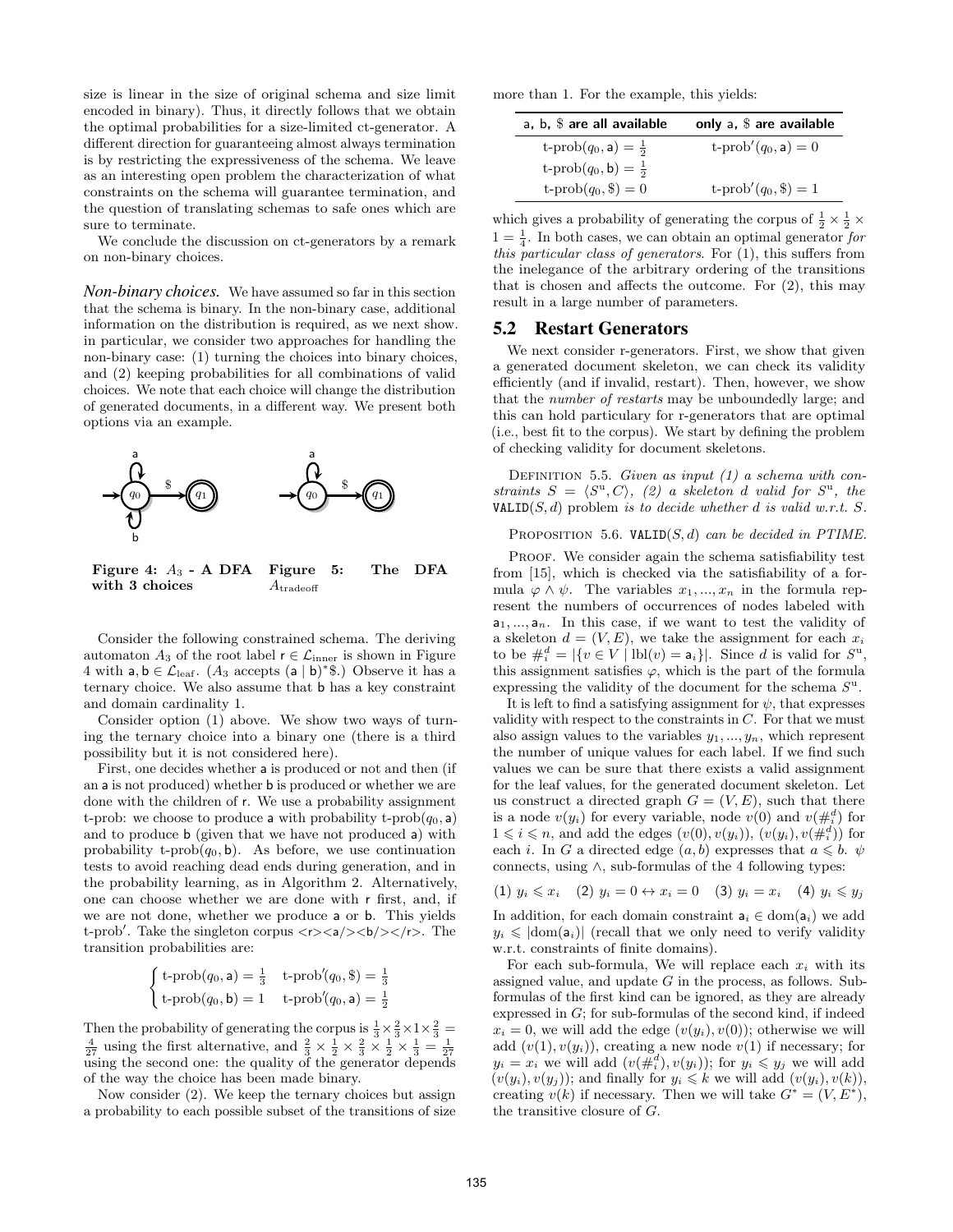We claim that  $\psi$  is satisfiable iff in  $G^*$  there exists no edge  $(v(k), v(k'))$  s.t.  $k' < k$ .

For the one direction, assume that there exists no such  $(v(k), v(k'))$ , and let us assign to each  $y_i$  the minimal k s.t.  $(v(y_i), v(k)) \in E^*$  (i.e., the lowest upper bound for  $y_i$ ). By construction there must exist such a  $k$ . It is straightforward to verify that every sub-formula of  $\psi$  is satisfied. E.g., consider sub-formula of the form  $y_i = x_i$ . By construction,  $(v(y_i), v(\#_i^d))$  and  $(v(\#_i^d), v(y_i))$  are in  $E, E^*$ . Assume by contradiction that  $y_i$  is assigned  $k < \#_i^d$ ; then  $(v(y_i), v(k)) \in E^*$ and thus also  $(v(\#_i^d), v(k))$ , which yields a contradiction. Assigning  $y_i$  a value  $k > \frac{d}{dt}$  contradicts the choice of minimal upper bounds as values.

Now, assume that there exists such  $(v(k), v(k'))$ . By the definition of transitive closure there is a path from  $v(k)$ to  $v(k')$  in E, representing a sequence of inequalities  $k \leq$  $z_1, z_1 \leqslant z_2, ..., z_t \leqslant k'$ , which cannot all be satisfied together. Thus  $\psi$  is not satisfiable.

Finally, generating  $G$  and  $G^*$ , and checking for an edge  $(v(k), v(k'))$  s.t.  $k' < k$  can all be performed in time polynomial w.r.t the size of the schema and document skeleton.  $\Box$ 

*The quality of an r-generator vs. the restart overhead.* We next examine how many times we will restart (i.e., what is the expected number of generated invalid documents). In particular, we show that there is a tradeoff between the optimality of an r-generator, and its restart overhead.

EXAMPLE 5.7. Consider a simple schema  $S_{\text{tradeoff}}$ , which consists of a root label r, whose automaton  $A_{\text{tradeoff}}$  is depicted in Figure 5. The regular language of this automaton is a<sup>\*</sup>\$. Let  $\mathcal{L}_{\text{leaf}} = \{a\}$  and let the set of constraints  $C = \{ \text{uniq}(a), a \in \{0\} \}$  (a can have only one value, 0).<sup>6</sup> Consider a document corpus which consists only of the document d, whose root has a single child a with value 0.

The only parameter that can be chosen in an r-generator is the probability  $\alpha$  to choose the transition from  $q_0$  to itself. In a single invocation, the probability of generating d is  $\alpha \cdot (1-\alpha)$ , the probability of generating a document with only a root is  $1 - \alpha$ , and the probability of generating an invalid document (and restarting) is  $\alpha^2$ .

Now, maximizing the quality of the generator means maximizing the probability for generating d. The probability of generating d is the probability of generating it in the first invocation, in the second one, etc., that is (assuming  $\alpha < 1$ , if  $\alpha = 1$  then the probability is 0):  $\sum_{k=0}^{+\infty} \alpha(1-\alpha)(\alpha^2)^k =$  $\alpha(1-\alpha)\frac{1}{1-\alpha^2}=\frac{\alpha}{1+\alpha}$ 

This function is monotonically increasing for  $\alpha \in [0,1)$ . Let us choose  $\alpha$  to be  $1 - \varepsilon$ , for some arbitrarily small  $\varepsilon > 0$ . The expected number of restarts for this generator can be computed to be  $\frac{1-(1-\alpha^2)}{1-\alpha^2} = \frac{(1-\varepsilon)^2}{1-(1-\varepsilon)}$  $\frac{(1-\varepsilon)^2}{1-(1-\varepsilon)^2}$ , which shows that the expected number of restarts tends towards  $+\infty$  as  $\varepsilon \to 0$  (i.e., as the generator gets closer to optimal).

REMARK 5.8. A conclusion from the example is that maximizing the corpus likelihood may not be the best quality measure for r-generators, and finding better measures for such generators will be considered in future research.

## 6. DATA VALUES

So far, we have only considered the generation of document skeletons. To complete the picture, we finally discuss the generation of leaf values, to be injected into such skeletons. While the ideas provided here shed light on value generation, we believe that this is not the final word on the subject, and this direction deserves to be further investigated. We start by considering the generation of values given some probabilistic distribution. Then, we consider additional information that may help us improve the quality of the value generator.

#### 6.1 Generating Values from Distributions

We assume that for each leaf label  $a \in \mathcal{L}_{\text{leaf}}$  we are given some probabilistic distribution v-dist<sup>a</sup> on values, e.g., uniform distribution on a finite domain, Zipfian, etc. We also assume that the distribution is discrete. Distributions could be, e.g., learned in practice from the corpus [11]; such a learning process is out of the scope of the present paper.

In the absence of constraints, value generation is rather simple: given a document skeleton, for each a-labeled leaf, randomly choose a value according to  $v$ -dist<sub>a</sub>. The difficulty comes from constraints, that we now consider.

*The construction.* For the domain constraints, we can simply assume that the distribution gives non-zero (zero) probability to every value in (out of) the domain. (Otherwise, as mentioned in Section 2.3, the "actual" domain of each a must be computed and this domain must also be considered in the continuation test.)

Then what remains is to verify that the value assignment satisfies the key and inclusion constraints. To that end, we propose the following algorithm. For every  $a_i$ , let  $y_i$ be a variable representing the number of unique values for  $a_i$ -labeled leaves.

- 1. Create a graph representing the inclusion constraints on leaf labels; split it to strong connectivity components (SCCs) and find a topological order  $\sigma$  on those SCCs.
- 2. Construct the transitive closure graph  $G^*$  representing the constraints sub-formulas as in the proof of Proposition 5.6.
- 3. Start with a label  $a_i$  from the "smallest" (i.e., only included and not including) SCC according to  $\sigma$ .
- 4. Randomly choose an  $a_i$ -labeled leaf and a value for it according to  $v$ -dist<sub>a<sub>i</sub></sub>. Then assign this value to some (randomly chosen)  $a_j$ -labeled leaf, for every  $a_j$  that (transitively) includes  $a_i$ , if an  $a_j$ -labeled leaf with this value does not exist yet.
- 5. Update the lower and upper bounds of  $y_i$ , for every  $a_i$ for which a value was generated in the previous step.
- 6. Treat the new lower and upper bounds as new subformulas and update  $G^*$  accordingly; use  $G^*$  to perform the PTIME validity test from the proof of Proposition 5.6, on the skeleton with partial value assignment.
- 7. If the partial assignment is not valid, "rollback" all the added occurrences of the value, and return to step 4.
- 8. Repeat for all the  $a_i$ -labeled leaves, then do the same for every other member of  $a_i$ 's SCC, then move on the next SCC in  $\sigma$  and so on, until all leaves have values.

One can show that the algorithm is correct in the sense that it generates a valid document with respect to the constraints, and that termination of the algorithm is guaranteed.

 $6$ We could also construct more complicated examples, where the value domains are infinite.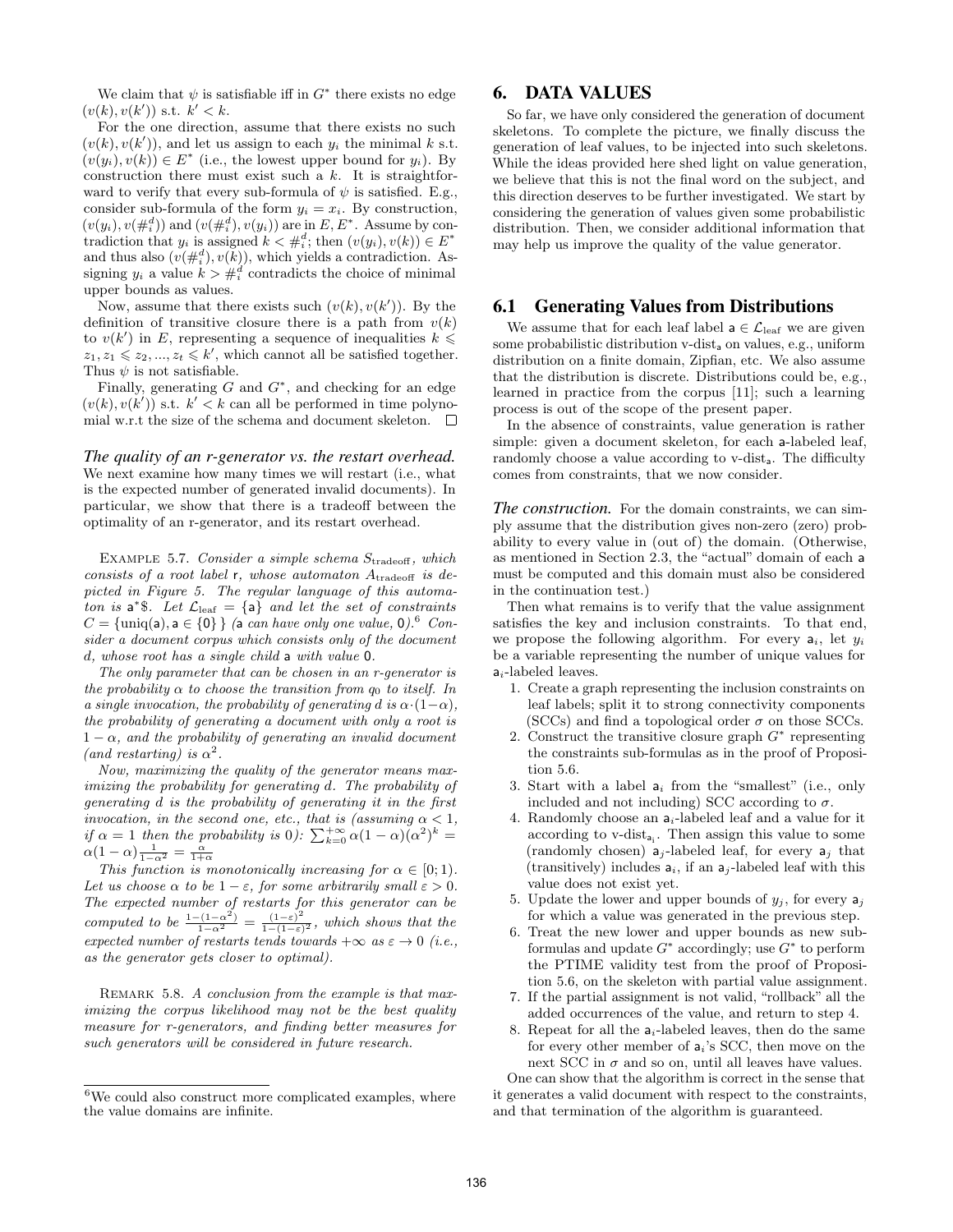# 6.2 Old vs. New Values

We note that additional information about the correlation between values can be helpful for the generation. In particular, we consider information on the likelihood of values in specific leaves to repeat old values that were already generated. This information could e.g. be learned during the corpus type-check. We suggest here to encode this information, during the generation of the document skeleton, as additional annotations old or new for each leaf. This information indicates whether the value for this leaf should be drawn out of the values already chosen or whether a new value should be picked. Then the value generation phase follows the technique of Section 6.1, while also respecting these annotations when choosing a value.

The new kind of skeletons with old and new annotations will be referred to as annotated document skeletons, and we denote by Dann the bag of annotated skeletons of all the documents in  $D_{\text{full}}$ .

We next present and compare two alternative ways of generating annotated skeletons: an offline generator, that adds annotations to skeletons after they have been generated; and an online generator, that generates the skeleton along with annotations. To simplify definitions, we assume in the sequel that both generators are based on an optimal binary ct-generator (we will explain how). In both models, we associate each transition  $(q, a)$  in the schema ( $a \in \mathcal{L}_{\text{leaf}}$ ), to a probabilistic word generator  $A_{(q,a)}$ , that produces either an old or a new annotation. We denote the probability of  $A_{(q,a)}$  to generate new by t-prob<sub>new</sub>  $(q, a)$ . We next outline the two generators, show we can find optimal probabilities for each, and that, interestingly, each generator gives better quality for different inputs. Characterizing when it is better to use each of the generator types is left for future research.

*The offline generator.* This kind of generator gets as input a document skeleton (which we assumed is generated by an optimal ct-generator), and annotates its leaves as follows. The generator traverses the leaves of the input skeleton (in a BF-LTR order), and for each leaf performs a validity test for the two possible annotations.<sup>7</sup> Assume this leaf was generated by the transition  $(q, a)$  of the ct-generator. If both options are valid, the offline generator uses  $A_{(q,a)}$  to generate an annotation for the leaf; otherwise it annotates the leaf with the only valid option.

*The online generator.* In this kind of generator, we "embed" each word generator  $A_{(q,a)}$  into its corresponding transition  $(q, a)$  in the ct-generator. This means that, during generation, after choosing some transition  $(q, a)$  (where  $a \in \mathcal{L}_{\text{leaf}}$ ) we also invoke  $A_{(q,a)}$  for generating an annotation to this leaf. Continuation tests are performed both before choosing  $(q, a)$ and before choosing the annotation in  $A_{(q,a)}$ . The key point here is that the annotations of the partial document can be encoded as constraints, and then the continuation test detailed in the proof of Proposition 5.2 may be used.

The quality of offline and online generators w.r.t. a corpus  $D_{\text{ann}}$  can be defined, in the same spirit as the optimality of skeleton generators, as the multiplication of the probabilities to generate the annotated skeletons in  $D_{\text{ann}}$ . We can then show the following theorem (proof omitted).

THEOREM 6.1. For a given schema with constraints S and an annotated skeletons corpus Dann, we can compute the optimal offline generator in PTIME in  $|S|$  and  $|D_{\text{ann}}|$ , and the optimal online generator in  $FP^{NP}$  w.r.t.  $|S|$  and  $PTIME$  $w.r.t.$   $|D_{\text{ann}}|$ .

The following proposition states that the offline and online generators are incomparable in terms of their quality.

PROPOSITION 6.2. There exist schemas with constraints  $S, S'$  and annotated skeleton corpora  $D_{ann}$ ,  $D'_{ann}$ , such that the quality of the optimal offline generator w.r.t.  $S, D_{\text{ann}}$ (resp.  $S', D'_{ann}$ ) is lower (resp. higher) than the quality of the optimal online generator w.r.t. the same input.

## 7. RELATED WORK

Various models for probabilistic XML documents exist in the literature (e.g.  $[3, 14]$ ); see  $[4]$  for a review of such models and a comparison of their expressiveness. The model considered here is not of a probabilistic document but rather of a probabilistic schema; in particular our model allows to define infinitely many documents, in contrast to the finitely many documents (*worlds*) in the models above. Probabilistic schemas were also considered in [7] that suggested the use of recursive Markov chains [16] for modeling and querying probabilistic XML. The model of [7] can be seen as a straightforward extension of p-generators where global states and labels are uncoupled; we found the model of p-generators (and in particular the underlying deterministic model) more natural for the learning tasks studied in the present paper. We also note that (lifting the restriction that there is only one type per label, made here to simplify the presentation), the schema model that we use here is equivalent to restrained competition EDTDs [25, 27].

There are also various models for generation of XML documents (e.g., for testing): in [13] the author suggests a language for specifying (manually) desired constraints on generated documents and then shows how to obtain a (nonprobabilistic) generator conforming to these (when possible); in [6] the suggested language allows to (again manually) define a probabilistic distribution on local parts of the documents; and the recent [5] suggests a way for uniform sampling of documents conforming to a schema. To our knowledge, no prior work deals with learning a maximum likelihood estimator of a given example XML corpus, in contrast to the present work.

As noted in Remark 3.2, the different models presented in this paper, including probabilistic, and constrained generators, can also be captured by Active XML [2] and tree rewriting. For instance, in AXML a random function can be used to introduce probabilistic choices in the tree rewriting; however, much more complicated functions, including ones performing queries on the tree structure, may also be used. To enforce a BF-LTR order of rewriting, guard functions may be used; the guards may also be used enforce other, more complicated orders. This suggests a variety of interesting research questions that can be studied in future work.

The starting point of this work assumes that we are given a schema; there are many works on schema inference from a corpus of documents (e.g. [8, 10, 20, 22, 29, 31], and the work on key approximation in [21]). These works complement our

 $7\rm{Note}$  that the choice of the number of new and old values determines the number of unique values for each label, thus the validity test may be done in the same way as the algorithm in the previous section.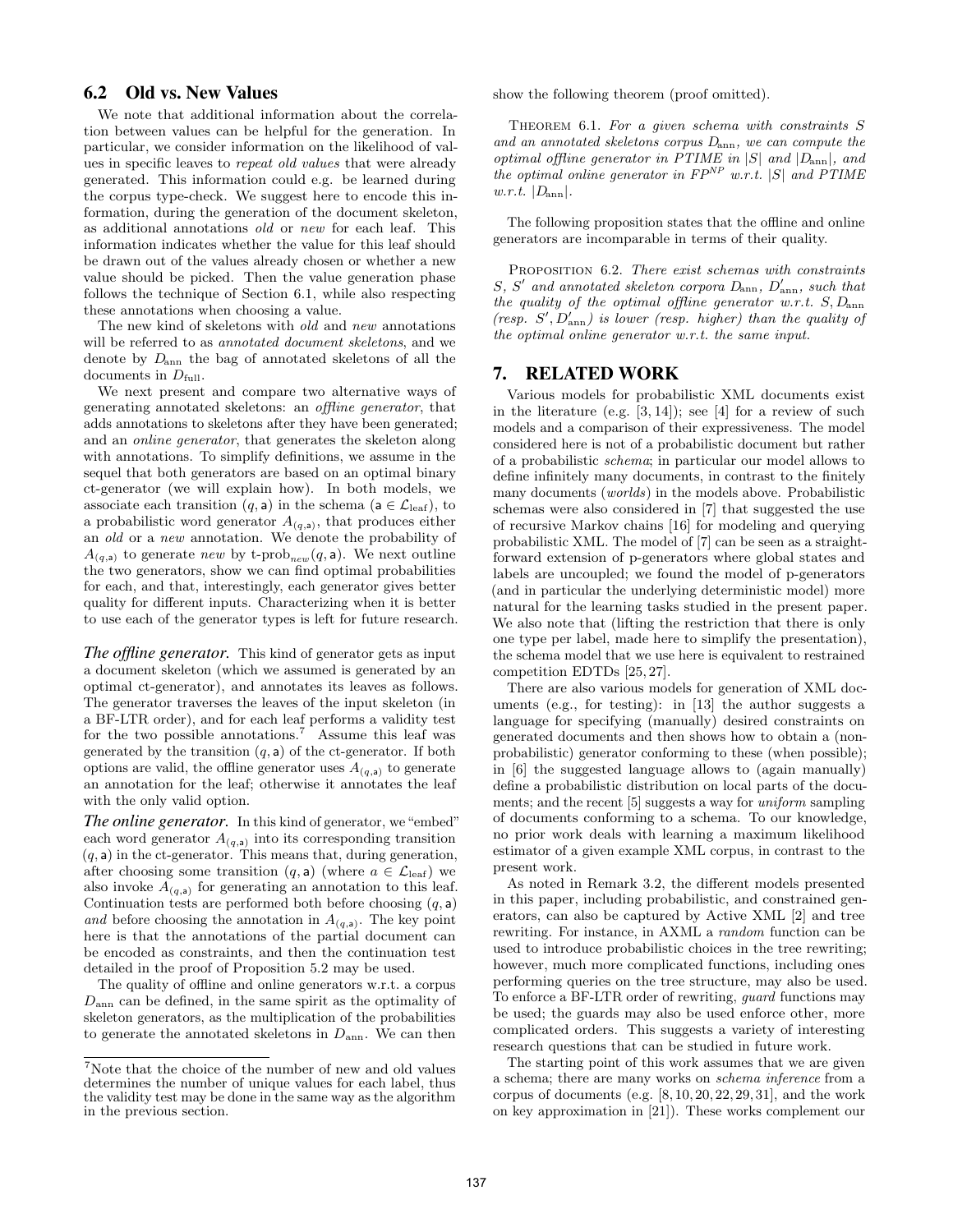work in two senses: first, we can use the inferred schemas as inputs; second, our results can be used to measure the quality of inferred schemas, based on the quality of the optimal generator conforming to them. There are other measurements for schema quality (see suggestions in recent work of [5, 28]), and combining them with our measurement is an interesting research direction.

Our work also has strong connections with the works of [15,17]. They consider satisfiability tests for XML schemas with constraints, and prove these tests are NP-complete; we used an adaptation of this result to show NP-completeness of the continuation tests. Note that in contrast to our work, the works of [15, 17] focus on satisfiability, and thus the models used there are not probabilistic.

On the technical level, our work is also related to other (non-XML) probabilistic models. In particular, Probabilistic Context-Free Grammars (PCFGs) [12, 24] are a common model for the probabilistic generation of strings, used heavily in natural language processing, bioinformatics, and more. We have noted that our algorithm for the non-constrained case is inspired by [12]; we are not aware of an equivalent result in the presence of constraints on strings. Applying our results to this area is an intriguing future research task.

# 8. CONCLUSIONS

We have studied the problem of finding an optimal probabilistic model for a given schema and corpus of XML documents. We have shown how to view the model as a probabilistic generator. We have provided elegant solutions for two cases: with and without constraints. For the former, we have studied two kinds of generators, ct-generators and r-generators, provided algorithms for finding optimal generators, and analyzed the advantages and disadvantages of both kinds. Finally, we have considered the generation of data values, to be fed into the generated XML structure.

We believe that there are still many open problems to be investigated in future research. For example, recall that a ctgenerator always generates valid documents (but generation is costly), while an r-generator avoids the cost of continuation test but may restart often. This suggests combining both approaches to obtain better performing generators, that generate faster many valid documents. Another plausible approach is allowing the generation of invalid documents, and introducing the probability of this happening as part of the cost model.

More possibilities for future research lie in, on the one hand, extending our model to consider more expressive constraints (such as in [13,15]), as well as parallelism and different orders of generation, etc. On the other hand, it would be valuable to find more restricted cases that allow efficient document generation. Some of these directions may be studied by further extending our model to full Active XML. For generation of data values we intend to explore and compare other possible methods, using various kinds of information about the values distribution.

In some cases, the schema is not specified by deterministic deriving automata, but rather by nondeterministic ones or by regular expressions. In this case, there are multiple ways of determinizing the automata, and these may yield different generators with different quality. As future work we may explore methods of identifying the determination leading to superior quality, or alternatively study ways of learning optimal probabilities directly for the nondeterministic case.

Last but not least, it would be interesting to experiment with the generators that were formally introduced here. For instance, use our model to compute the quality of schemas resulting from different inference techniques, and compare them; or test our model as a means of explaining and testing on online XML corpora (such as, e.g., the XML version of the DBLP bibliography).

# 9. ACKNOWLEDGMENTS

We would like to thank Yann Ollivier, as well as the anonymous reviewers of ICDT, for insightful comments. This work has been supported in part by the Advanced European Research Council grant Webdam on Foundations of Web Data Management, grant agreement 226513 ([http://webdam.](http://webdam.inria.fr/) [inria.fr/](http://webdam.inria.fr/)), the Israeli Centers of Research Excellence (I-CORE) program (Center No. 4/11), and by the US–Israel Binational Science Foundation.

# 10. REFERENCES

- [1] S. Abiteboul, O. Benjelloun, and T. Milo. The Active XML project: an overview. VLDB J., 17(5), 2008.
- [2] S. Abiteboul, P. Bourhis, A. Galland, and B. Marinoiu. The AXML artifact model. In TIME, 2009.
- [3] S. Abiteboul, T.-H. H. Chan, E. Kharlamov, W. Nutt, and P. Senellart. Aggregate queries for discrete and continuous probabilistic XML. In ICDT, 2010.
- [4] S. Abiteboul, B. Kimelfeld, Y. Sagiv, and P. Senellart. On the expressiveness of probabilistic XML models. VLDB J., 18(5), 2009.
- [5] T. Antonopoulos, F. Geerts, W. Martens, and F. Neven. Generating, sampling and counting subclasses of regular tree languages. In ICDT, 2011.
- [6] D. Barbosa, A. O. Mendelzon, J. Keenleyside, and K. A. Lyons. ToXgene: An extensible template-based data generator for XML. In WebDB, 2002.
- [7] M. Benedikt, E. Kharlamov, D. Olteanu, and P. Senellart. Probabilistic XML via Markov chains. PVLDB, 3(1), 2010.
- [8] G. J. Bex, W. Gelade, F. Neven, and S. Vansummeren. Learning deterministic regular expressions for the inference of schemas from XML data. In WWW, 2008.
- [9] G. J. Bex, F. Neven, T. Schwentick, and K. Tuyls. Inference of concise DTDs from XML data. In VLDB, 2006.
- [10] G. J. Bex, F. Neven, and S. Vansummeren. Inferring XML schema definitions from XML data. In VLDB, 2007.
- [11] C. M. Bishop. Pattern Recognition and Machine Learning. Springer, 2006.
- [12] Z. Chi and S. Geman. Estimation of probabilistic context-free grammars. Comput. Linguist., 24(2), 1998.
- [13] S. Cohen. Generating XML structure using examples and constraints. PVLDB, 1(1), 2008.
- [14] S. Cohen, B. Kimelfeld, and Y. Sagiv. Incorporating constraints in probabilistic XML. In PODS, 2008.
- [15] C. David, L. Libkin, and T. Tan. Efficient reasoning about data trees via integer linear programming. In ICDT, 2011.
- [16] K. Etessami and M. Yannakakis. Recursive Markov chains, stochastic grammars, and monotone systems of nonlinear equations.  $JACM$ , 56(1), 2009.